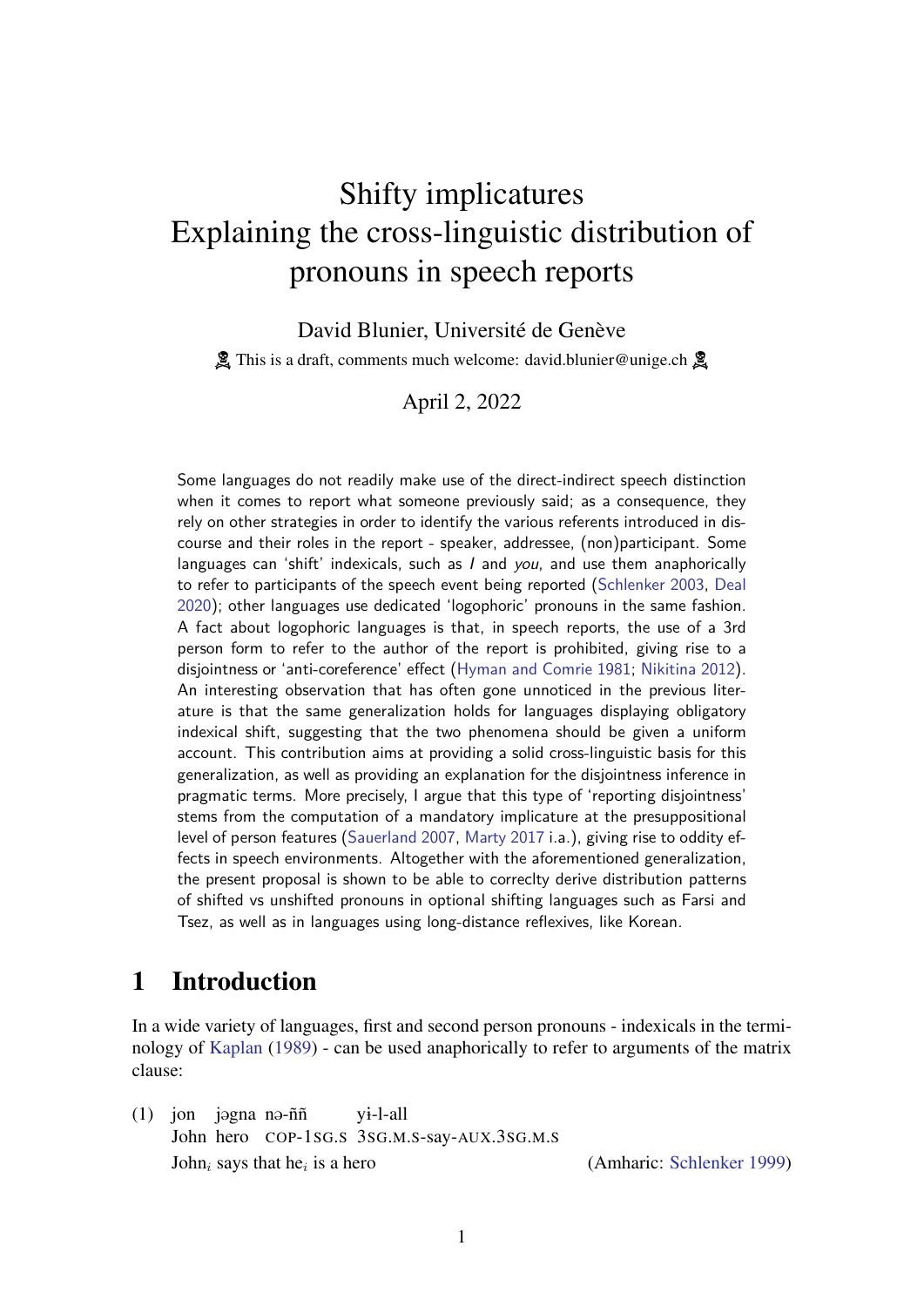(2) HEsen-i Hesen-OBL 1SG-OBL say COMP 1SG.NOM rich.be.PRS  $m<sub>i</sub>$ -ra va kE Ez dewletia Hesen<sub>i</sub> tells me<sub>Spk</sub> that he<sub>i,Spk</sub> is rich (Zazaki: [Anand and Nevins](#page-24-1) [2004\)](#page-24-1)

In [\(1\)](#page-0-0), the first person marker *ññ* does not refer to the utterance speaker, but to the reported speaker, *John*. Something similar occurs in [\(2\)](#page-0-0), where the nominative first person E*z* embedded under *va* '*say*' can either refer to *Hesen* or the utterance speaker. This phenomenon, known as indexical shift (henceforth, IS), has been reported for a wide variety of languages pertaining to different families, ranging from Semitic (Amharic, Tigrinya) to Athabaskan (Slave) and Turkic (Uyghur, Chuvash). Languages differ as to which elements undergo shifting: some languages allow for 1st person shifting only (Slave, [Rice](#page-26-4) [1986\)](#page-26-4), others allow 1st and 2nd person to shift (Uyghur, [Shklovsky and Sudo](#page-27-0) [2014\)](#page-27-0), and some allow for all indexicals to shift without restrictions (Matses, [Ludwig et al.](#page-25-3) [2010;](#page-25-3) [Munro et al.](#page-26-5) [2012\)](#page-26-5). Languages also vary as to whether indexical shift is optional, as in Uyghur [\(Shklovsky and Sudo,](#page-27-0) [2014\)](#page-27-0) or Navajo [\(Speas,](#page-27-1) [1999\)](#page-27-1), or obligatory, as in Zazaki [\(Anand and Nevins](#page-24-1) [2004;](#page-24-1) [Anand](#page-24-2) [2006\)](#page-24-2). An interesting observation that has often been overlooked about those languages<sup>[1](#page-0-1)</sup> is that, whenever indexical shift is obligatory, the use of a 3rd person form in speech reports triggers a disjointness inference. The generalization can be stated the following way:

### (3) Disjointness inference in shifty contexts

In languages where indexical shift is obligatory, embedded 3rd person proforms under verbs of speech cannot co-refer with the author of the report.

More precisely, whenever a language *L* allows for its indexicals to shift under a shiftinglicensing predicate, using a 3rd person form in lieu of an indexical will give rise the inference that their referents are distinct individuals. An early observation of this can be found in [Speas](#page-27-1) [\(1999\)](#page-27-1) for Navajo, as illustrated in [\(4\)](#page-0-0):

- (4) a. ndoolnish 3SG.S.work 3SG.S.say ní 'He<sub>i</sub> says he<sub>\*i/j</sub> will work'
	- b. ndeeshnish ní 1SG.S.work 3SG.S.say 'He<sub>i</sub> says he<sub>i</sub> will work' 'He says I will work'
	- c. nizhdoolnish jiní 4SG.S.work 4SG.S.say 'He<sub>i</sub> says he<sub>i</sub> will work'

[\(Speas](#page-27-1) [1999;](#page-27-1) (3))

In [\(4\)](#page-0-0)a above, the use of a third person agreement marker on the embedded *say* verb triggers disjoint reference; the only way to have the embedded person marker to refer to the author of the speech report is to use first person agreement, as in [\(4\)](#page-0-0)b, or a dedicated so-called fourth person marker, [\(4\)](#page-0-0)c.

 $\frac{1}{1}$  A notable exception being [Anvari](#page-24-3) [\(2020\)](#page-24-3).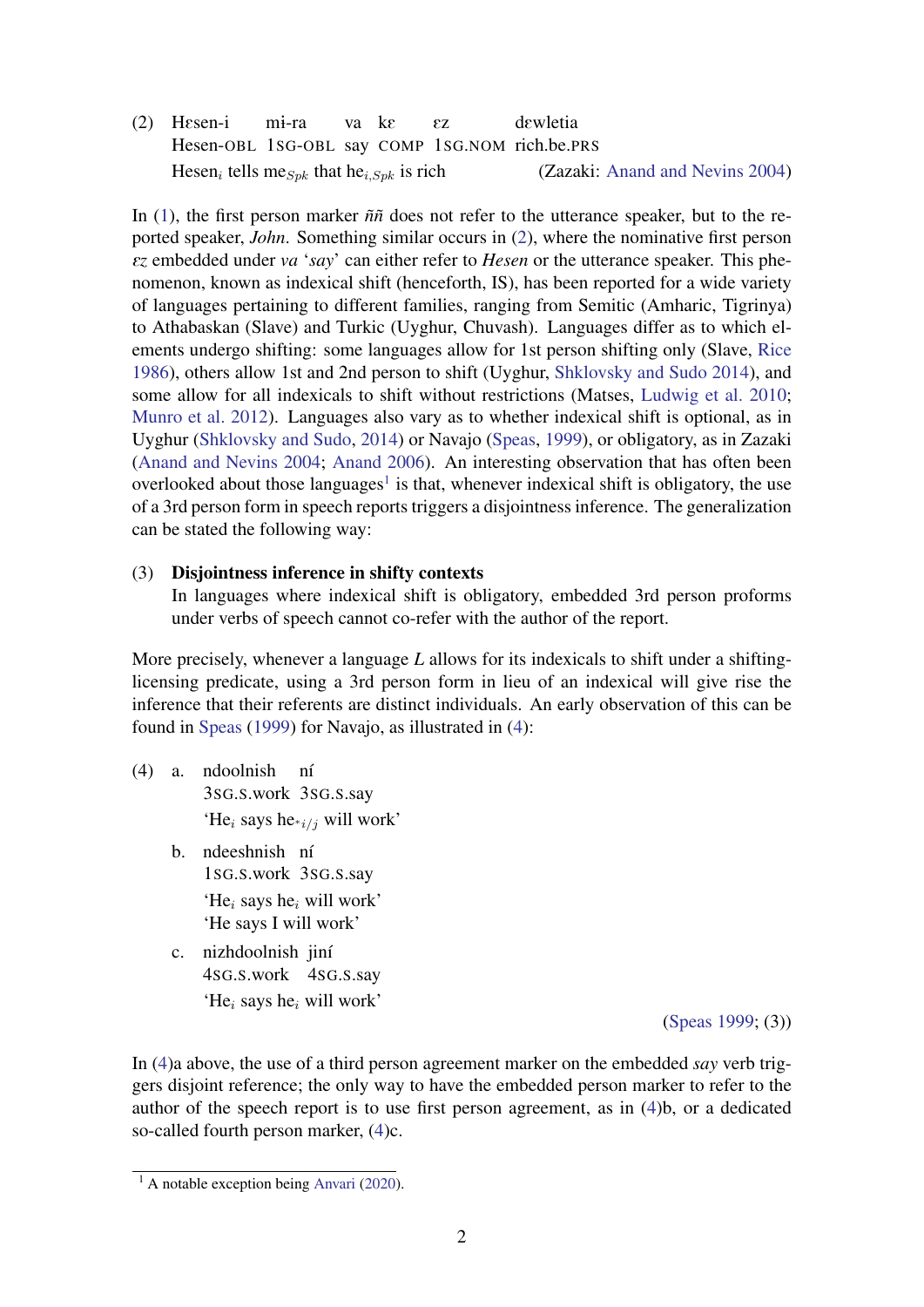A similar pattern can be found in Erythrea Tigrinya, a semitic language that allows shifting of first and second person pronouns under verbs of speech:

- (5) a. Kidane k@-xEy@d Kidane COMP-IMPF.leave PRF.want.1SG AUX.1SG say.3SG.M AUX.3SG.M delie PallExu P1lu (nEyru)  $'He_i$  said that he<sub>i</sub> wanted to leave'
	- b. Kidane ka-xeyad Kidane COMP-IMPF.leave PRF.want.3SG.M AUX.3SG.M dEliu Pallo P1lu say.3SG.M (nEyru) AUX.3SG.M 'He<sub>i</sub> said that he<sub>∗i/j</sub> wanted to leave'
- (6) a. SEgEn (PanE) èabt-Ey Segen 1SG sister.POSS.1SG love.IMPF.1SG.-OBJ.3SG.F COP.1SG jafetu-wa  $(3$ ji $\varepsilon)$ P1la say.PRF.3SG.F 'Segen<sub>i</sub> said that she<sub>i/\*j</sub> loves her<sub>i/\*j</sub> sister' b. Segen (nsa) habt-a tafetu-wa  $(2$ ija)
	- Segen 3sG.F sister.POSS.3SG.F love.IMPF.3SG.F.-OBJ.3SG.F COP.3SG.F P1la say.PRF.3SG.F 'Segen<sub>i</sub> said that she<sub>\*i/j</sub> loves her<sub>\*i/j</sub> sister'

The above data is reminiscent of similar patterns of disjoint reference in languages with logophoric pronouns; in Ewe, for instance, the use of the 3rd person pronoun *e* instead of the logophoric form *yè* indicates that its referent is not the reported speaker, Kofi, but some other, salient male individual:

- (7) a. Kofi be yè Kofi say LOG leave dzo 'Kofi<sub>i</sub> said that he<sub>i/\*j</sub> left'
	- b. Kofi be e Kofi say 3SG leave dzo 'Kofi<sub>i</sub> said that he<sub>∗i/j</sub> left'

(Ewe, [Clements](#page-24-4) [1975\)](#page-24-4)

Most of the current literature on indexical shift has the patterns in [\(4\)](#page-0-0) and [\(5\)](#page-0-0)-[\(6\)](#page-0-0) explained by positing a so-called 'monster operator'  $\hat{\omega}$  that shifts the kaplanian context coordinates, allowing indexicals to obtain their reference via the embedded context [\(Anand and Nevins](#page-24-1) [2004;](#page-24-1) [Anand](#page-24-2) [2006;](#page-24-2) [Deal](#page-24-0) [2020\)](#page-24-0). However, even the most worked-out versions of the theory cannot straightforwardly account for the disjointness effects illustrated above: why would the possibility of a shifted reading of an indexical preclude the use of a 3rd person form in order to refer to the same individual in the same context, when shifting is obligatory? Why does obligatoriness and disjointness interact the way they do? Last, how is the striking similarity between shifty and logophoric languages to be explained?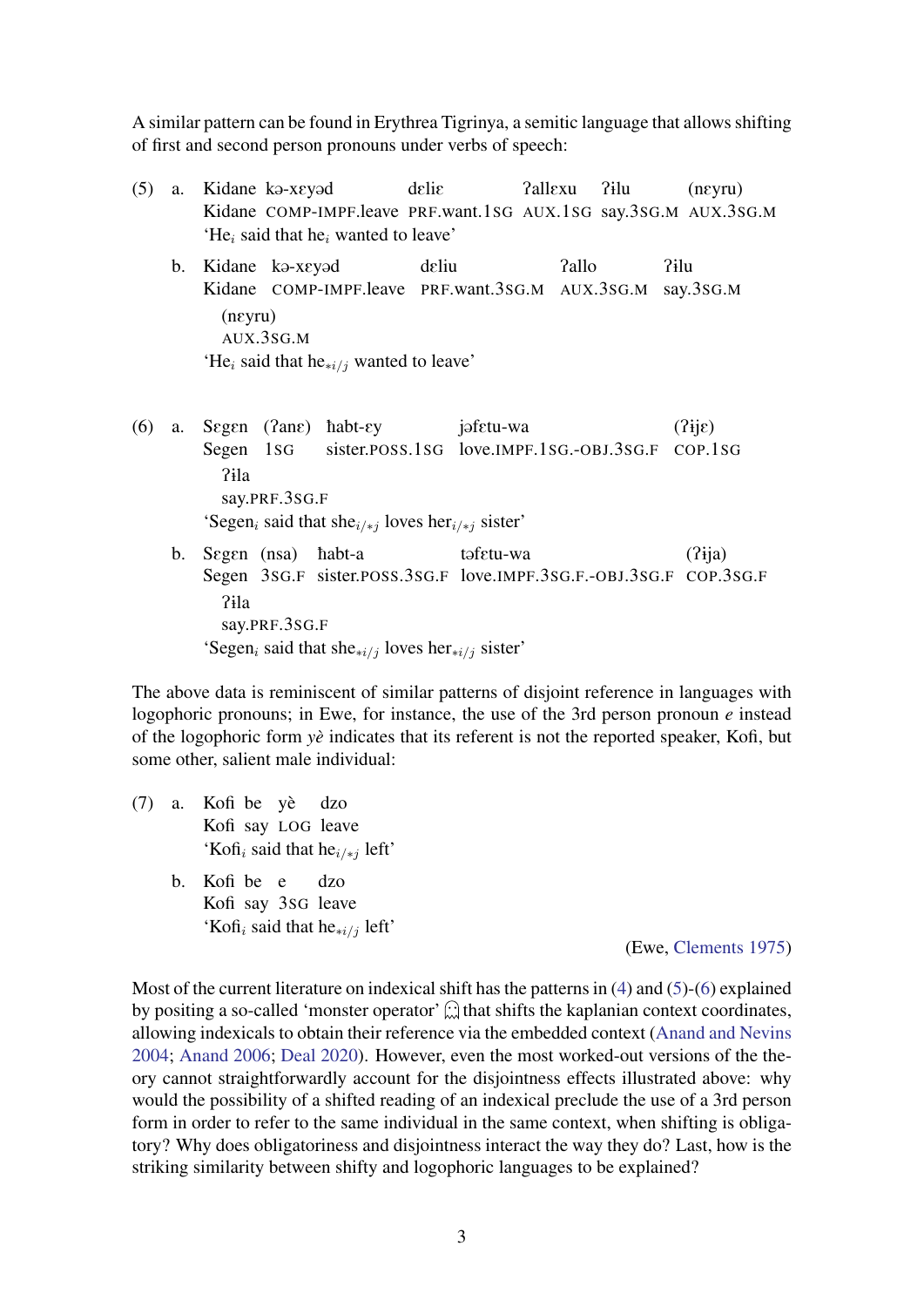This piece aims at providing an answer to these questions. More precisely, I will argue that the disjointness effects observed in the data above can be accounted for in terms of mandatory implicatures over person features, triggered by the use of a 3rd person form in shifted contexts. Informally, the idea is quite simple: when reporting what someone said, a speaker *s* of an indexical shifting language *LIS* is expected to use a first-person form whenever the reported speaker (the subject of the matrix clause) co-refers with the subject of the embedded clause. If the speaker uses a 3rd person form instead, then she implicates that this is not the case that both forms co-refer, so their referents must be distinct individuals. The core of my analysis hinges on the assumption that those implicatures are grammatical [\(Chierchia](#page-24-5) [2006;](#page-24-5) [Fox](#page-24-6) [2007;](#page-24-6) [Magri](#page-25-4) [2011;](#page-25-4) [Chierchia et al.](#page-24-7) [2012;](#page-24-7) [Marty](#page-25-1) [2017](#page-25-1) a.m.o.), triggered by the presence of an exhaustification operator EXH that interacts with the monster operator  $\hat{\omega}$  in embedded sentences, and that this interaction is responsible for giving rise to disjointness inferences.

The present paper is structured as follows. After having further illustrated indexical shift and the most popular account of it on the market, namely, the monster-based theory of [Anand](#page-24-2) [\(2006\)](#page-24-2) and [Deal](#page-24-0) [\(2020\)](#page-24-0) ([§2\)](#page-3-0), I set out to expose the theory of mandatory implicatures of Magri [\(2009,](#page-25-5) [2011\)](#page-25-4) and its application to disjointness effects by Marty [\(2017,](#page-25-1) [Marty](#page-26-6) [2018\)](#page-26-6) to derive anti-presuppositions as implicatures ([§3\)](#page-5-0). I then go on to show how their proposal, if supplemented with the proper semantics for person features, can account for disjointness effects in speech reports. Last, I further attempt to motivate the present proposal by showing that it can successfully be applied to logophoric languages, shedding new light on the interaction between indexicals and logophors in languages like Aghem or Donno So ([§5\)](#page-15-0). §?? concludes.

# <span id="page-3-0"></span>2 Indexical shift

Indexical shift occurs in a language *L* when *L* allows one or more indexicals to obtain their reference in a context distinct from that of the actual utterance. Shifted indexicality is traditionally disallowed in languages like English, as  $(8)$  shows:<sup>[2](#page-0-1)</sup>

- (8) a.  $\#$ Otto<sup>*i*</sup> said that I<sub>i</sub> am a fool
	- b. Otto<sup>*i*</sup> said that he<sub>i</sub> was a fool

As [Kaplan](#page-25-2) [\(1989\)](#page-25-2) observed, without inserting quotation marks, there is no possible reading of [\(8a](#page-3-0)) with the meaning of [\(8b](#page-3-0)); the two are about different individuals. Most importantly, there can be no anaphoric reading linking the indexical *I* to the matrix subject, *Otto*; *I* rigidly refers to the speaker. [Kaplan](#page-25-2) [\(1989\)](#page-25-2) established his 'logic of demonstratives' on purely analytical grounds, motivated by his own reflections on English, and had it for granted that no language could possibly exist that would use [\(8a](#page-3-0)) to express [\(8b](#page-3-0)). However, a number of empirical studies have since proven Kaplan wrong: some languages do, as our Tigrinya examples repeated below show:

 $\frac{2}{3}$  Here and throughout the paper, I apply Barwise notation, where novel discourse referents introduce an index, noted as a superscript, and to which pronouns can be co-indexed to, yielding co-reference (notated with a subscript).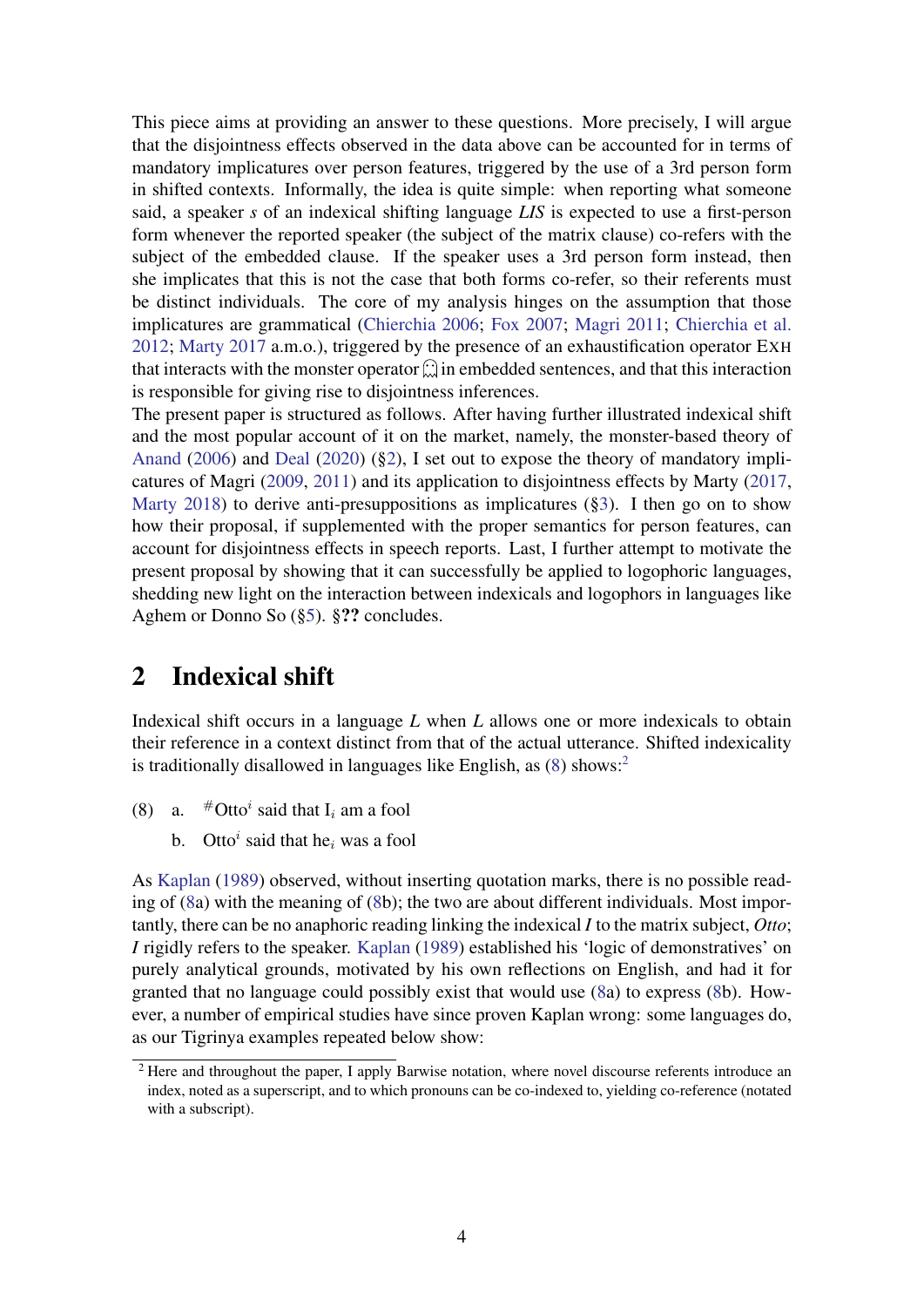- (9) a. Kidane ka-xeyad Kidane COMP-IMPF.leave PRF.want.1SG AUX.1SG say.3SG.M AUX.3SG.M delie PallExu ?ilu (nEyru) 'He<sub>i</sub> said that he<sub>i,\*spk</sub> wanted to leave'
	- b. Segen (?ane) habt-ey Segen 1SG sister.POSS.1SG love.IMPF.1SG.-OBJ.3SG.F COP.1SG jafetu-wa  $(2ii\varepsilon)$ P1la say.PRF.3SG.F 'Segen<sub>i</sub> said that she<sub>i,\*spk</sub> loves her<sub>i,\*spk</sub> sister'

In the sentences above, the first person indexicals can only refer to the matrix subject, and not to the utterance speaker. Moreover, it seems that this is not an intrinsic feature of nominative first person forms, since the possessive in [9b](#page-3-0) is shifted as well, suggesting that all indexicals within the same embedded clause get their value from the reported context - the *shift together* effect. In order to capture this, a fruitful line of research, pioneered by [Anand and Nevins](#page-24-1) [\(2004\)](#page-24-1), suggested that the shifting of indexicals may be induced by the presence of a monster operator  $\hat{\omega}$  in the embedded clause. The semantics of this operator are straightforward: it rewrites the kaplanian context coordinates of a contex-sensitive expression  $\alpha$  - a tuple of parameters consisting of a speaker *s*, an addressee *ad*, a world w, a time *t* and a location *l* - with the values of the *index*, or circumstances of evaluation<sup>[3](#page-0-1)</sup>:

$$
(10) \quad \left[\begin{array}{c} \widehat{\mathbf{w}} \ \alpha \end{array}\right]^{g,c,i} = \left[\begin{array}{c} \alpha \end{array}\right]^{g,i,i}
$$

Depending on the language, the operator is generally taken to be introduced by attitude verbs such as *say*, which then allows the first (and second) person in embedded clauses to refer to the reported speaker and addressee, respectively:

(11) 
$$
\left[\begin{matrix}\widehat{...}\\ \widehat{...}\end{matrix}\right]
$$
 1st 
$$
\left[\begin{matrix}g,c,i\\ \widehat{...}\end{matrix}\right]
$$
 1st 
$$
\left[\begin{matrix}g,i,i\\ \widehat{...}\end{matrix}\right]
$$
 = *speaker(i)*

The above semantics for 'shifted' 1st person allow us to capture the intended meaning of an embedded 1st person under *Pila* 'say' in Tigrinya:

(12) J Segen said  $\hat{\omega}$  I love my sister  $\mathbb{J}^{g,c,i} = 1$  iff  $\forall i'$  compatible with what Segen said in *i* and in which Segen identifies as the speaker in *i*, then the speaker in *i'* loves her own sister in *i'*.

Once the  $\hat{\omega}$  is inserted, all indexicals within its scope will thus inherit the value of the embedded context; this captures the shift-together effect alluded to above. Another benefit of the present theory is that it readily provides an explanation as to why no indexical shift can be observed in simple clauses<sup>[4](#page-0-1)</sup>, the monster operator being restricted to embedded contexts headed by speech verbs such as *say*[5](#page-0-1) .

However, the theory predicts nothing whatsoever regarding the disjointness inferences introduced in the previous section; this is so because  $\hat{\omega}$  is predicted to affect only the

 $3$  On the classical bipartition of index and context within philosophy of language and formal semantics, see [Lewis](#page-25-6) [\(1980\)](#page-25-6), [Ninan](#page-26-7) [\(2010\)](#page-26-7).

<sup>4</sup> Although some Giorgian (Kartvelian, [Thivierge](#page-27-2) [2021\)](#page-27-2) as well as Kurmanji (Indo-Iranian, [Koev](#page-25-7) [2013\)](#page-25-7) data seem to suggest that matrix indexical shift is available in those languages.

<sup>5</sup> Again, variation based on predicate type is attested across shifty languages: most languages allow it under *say*, some under *think*, and a very few under *know*, suggesting here again an implicational tendency; see [Deal](#page-24-0) [2020](#page-24-0) and references therein.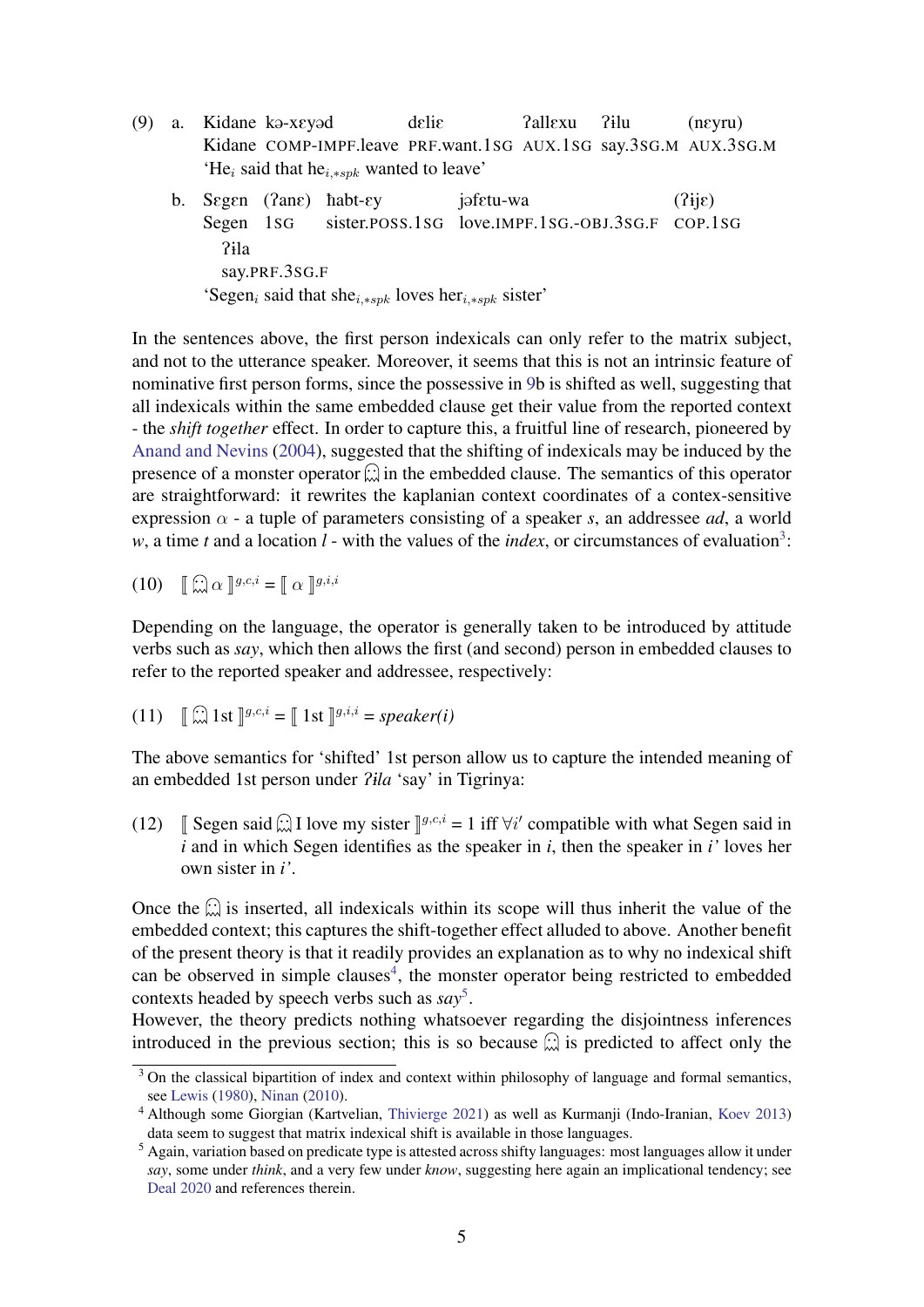reference of indexical elements, and crucially not that of 3rd person pronouns (which, in traditional Heim & Kratzer-style formal semantic theory, have their value specified not through the context, but via the assignment function *g*). It therefore predicts that, even in a language where indexical shift is obligatory, reference to the embedded speaker / matrix subject would be possible using a 3rd person element, which seems empirically incorrect. In what follows, I would like to suggest that this impossibility stems from the interaction between the presence of the operator  $\widehat{\mathfrak{m}}$  in speech reports and the mandatory computation of implicatures at the embedded level, to which I now turn in the next section.

# <span id="page-5-0"></span>3 Disjointness effects as implicatures

In this section, I first lay out the key components of my analysis, which is the theory of mandatory implicatures developed by Magri [\(2009,](#page-25-5) [2011\)](#page-25-4) and applied to disjointness effects by Marty [\(2017,](#page-25-1) [2018\)](#page-26-6). I then go on to show how can their account be applied to our indexical shift data.

## <span id="page-5-1"></span>3.1 Mandatory implicatures

The theory of implicatures in Magri [\(2009,](#page-25-5) [2011\)](#page-25-4) aims at accounting for the fact that sentences such as [\(13\)](#page-5-1) sound odd and cannot seem to be rescued in any way:

(13)  $\#$  Some Italians come from a warm country.

Presumably, this is because the utterance of [\(13\)](#page-5-1) triggers the scalar implicature that the stronger statement [\(14\)](#page-5-1) is assumed by the speaker to be false:

(14) All italians come from a warm country.

However, this inference is in blatant contradiction with common knowledge, which assumes that all Italians come from the same warm country. This represents a serious challenge for the Gricean program, which considers implicatures to be inferences triggered by concerns of informativity: an implicature can arise if a statement  $\phi$  was chosen over its more informative counterpart  $\psi$ , deriving the implicature that  $\neg \psi$ . However, if  $\phi$  and  $\psi$  are statements of equal informativity given common knowledge, the implicature is predicted no to arise, contrary to what happens in cases exemplified with the pair above. In other terms, no Gricean theory can explain why a sentence like [\(13\)](#page-5-1) sounds irremediably odd, regardless of the context it is uttered in.

Magri's [\(2009,](#page-25-5) [2011\)](#page-25-4) system was designed to account for this observation. He proposes that implicatures are derived in a grammatical fashion [\(Chierchia](#page-24-8) [2004,](#page-24-8) [2006;](#page-24-5) [Fox](#page-24-6) [2007,](#page-24-6) [Fox and Katzir](#page-24-9) [2011,](#page-24-9) [Chierchia et al.](#page-24-7) [2012](#page-24-7) i.a.) by an exhaustivity operator EXH, which can be applied recursively during the derivation of logical forms. Specifically, the meaning of EXH is akin to that of *only*: it takes as input a set of propositions, the set EXCL of all excludable and contextually relevant alternatives of some sentence  $\phi$ , and negates that set: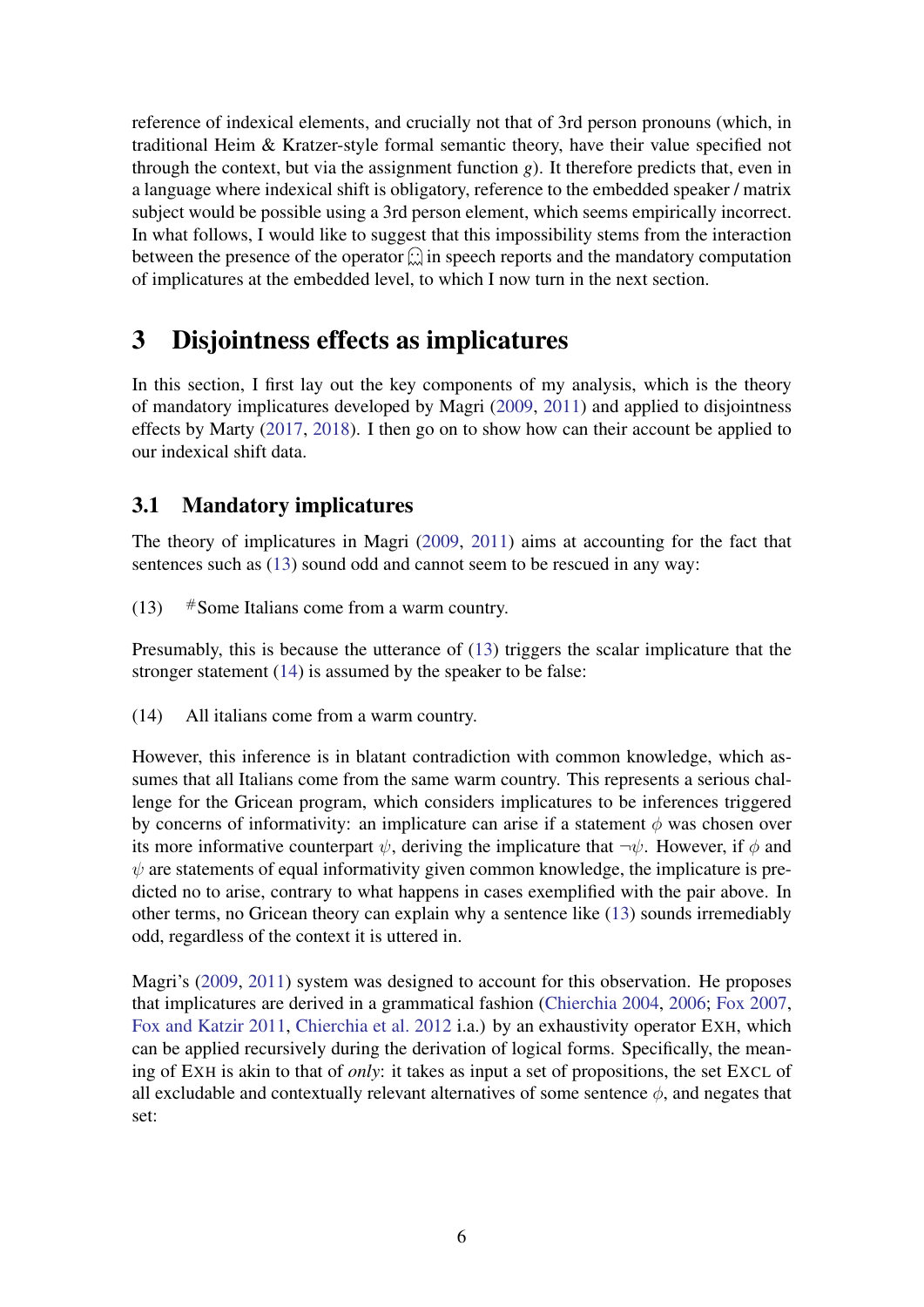(15)  $\left[ \right]$  EXH $\phi$   $\left[ = \phi \wedge \forall \psi \, | \psi \in \text{EXCL}(\phi) \rightarrow \neg \psi \right]$ 

Since EXH is part of the grammar, it can be inserted in every position which requires a proposition as an argument; that is, in complex sentences, EXH can be inserted both at the matrix and embedded levels. Furthermore, [Magri](#page-25-4) [\(2011\)](#page-25-4) stipulates that EXH is always present at the matrix level, thus hardwiring Grice's [1975](#page-25-8) Relevance Maxim in the semantics. Since what is asserted has to be relevant, this ensures that the prejacent of EXH is always relevant.

Since EXH applies to a pre-determined set of alternatives and yields its negation, something needs to be said about what counts as an alternative to begin with. [Magri](#page-25-5) [\(2009\)](#page-25-5) defines alternatives as follows:

#### (16) Scalar alternatives [\(Magri](#page-25-5) [2009:](#page-25-5) (25))

The set  $ALT(\phi)$  contains all and only those sentences  $\psi$  that can be obtained from  $\phi$  by replacing one or more scalar items in  $\phi$  with their Horn-mates.

The set  $\text{EXCL}(\phi)$  of excludable alternatives of  $\phi$  can be simply taken to be the set of logically non-weaker alternatives to  $\phi$ , i.e. the set of alternatives entailing  $\phi$  that are not entailed by it (bearing in mind that it leads to some well-known problems, which is the reason ultimately [Magri](#page-25-5) [\(2009\)](#page-25-5) does not adopt this definition; see also [Fox](#page-24-6) [2007,](#page-24-6) [Marty](#page-25-1) [2017,](#page-25-1) [Breheny et al.](#page-24-10) [2018\)](#page-24-10):

(17) 
$$
\mathbb{E} \operatorname{XCL} \phi \mathbb{I} = \{ \psi \in \operatorname{ALT}(\phi) : \psi \to \phi, \phi \to \psi \}
$$

Last, [Magri](#page-25-5) [\(2009\)](#page-25-5) posits the two following hypotheses regarding the computation of implicatures:

#### (18) Blindness Hypothesis

The notion of entailment relevant for the definition of the exhaustivity operator EXH is that of logical entailment rather than that of entailment given common knowledge  $W_{ck}$  (the set of wolds in which propositions entailed by common knowledge are true, n.a.).

#### (19) Mismatch Hypothesis

If the blind strengthened meaning of a sentence  $\phi$  is a contradiction given common knowledge (i.e.  $EXH(\phi) \cap W_{ck} = \emptyset$ ), then sentence  $\phi$  sounds odd.

The *Blindness Hypothesis* (BH) ensures that implicatures derived via EXH are blind to common knowledge. The *Mismatch Hypothesis* states that if the strenghtened meaning resulting from the application of EXH in a given context contradicts another, relevant alternative in the same context, the resulting implicature will result in oddness. Note that, as Magri [2009:](#page-25-5) 260 sqq.) notes, the *Mismatch Hypothesis* follows from the assumption, adopted here, that implicatures in contexts as in [\(13\)](#page-5-1) are *mandatory*. This will play a crucial role for our discussion of disjointness inferences below.

We now have all the ingredients to account for the oddness of sentence [\(13\)](#page-5-1) above. Consider first the set of alternatives for the sentence; since the quantifier *some* forms a scale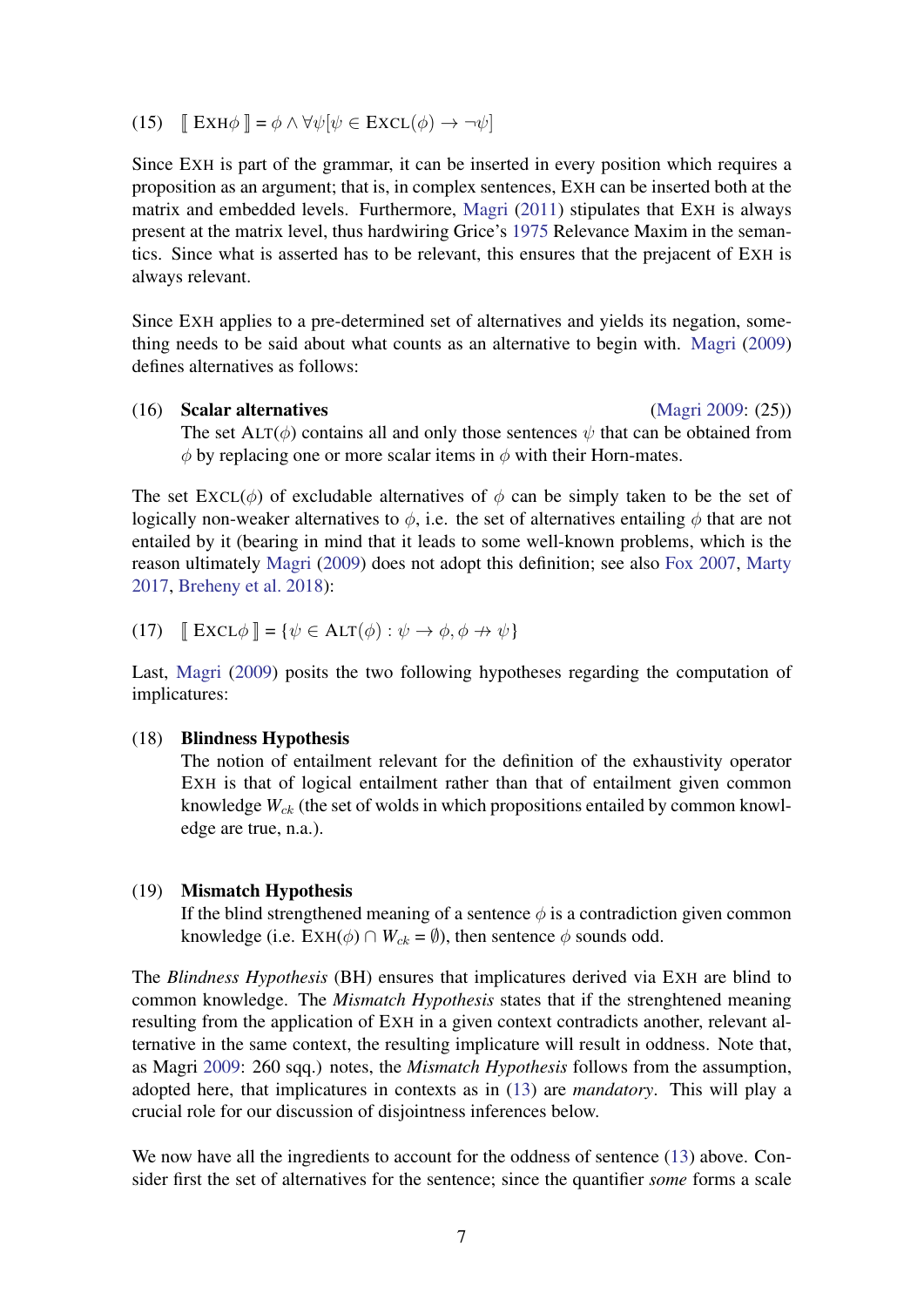altogether with its other Horn-mate *all* of the form < *some, all* >, then it follows that, since '*all*  $\phi$  is true' asymettrically entails that '*some*  $\phi$  is true', [\(14\)](#page-5-1) is part of the excludable set of alternatives of [\(13\)](#page-5-1). Upon utterance of [\(13\)](#page-5-1), EXH derives the implicature that [\(14\)](#page-5-1) is false, and does so in a blind fashion; for it is common knowledge that all Italians come from the same country, but this is definitely not so as a consequence of the meaning of *some* and *all*, where *all* entails *some* but the opposite does not hold. Recall that implicatures arise because of informativity requirements; if two sentences contextually entail each other, as it is the case here, the speaker has no reason to choose one alternative over the other (this was the reasoning behind both Hawkin's [1991](#page-25-9) and Heim's [2001](#page-25-10) intuitions regarding presuppositions). Crucially, if common knowledge was taken into account, the two sentences would be equally informative, and the implicature could not be derived. *Per* the Blindness Hypothesis, an utterance of [\(13\)](#page-5-1) triggers the implicature that *some but not all Italians come from a warm country*. But by the Mismatch Hypothesis, this is in contradiction with common knowledge; hence, [\(13\)](#page-5-1) is perceived as odd.

### <span id="page-7-0"></span>3.2 Implicatures over phi-features

Magri's cases discussed above primarily consist in proposition-based implicatures. Can it be extended to sub-sentential components, and more precisely, to nominal expressions like pronouns? In what follows, I will try to argue that it can. Marty [\(2017,](#page-25-1) [2018\)](#page-26-6) already observed that similar oddity effects arise in the nominal domain. Consider the following example:

- (20) *Context: John is speaking to Mary.*
	- a.  $\#$ John is happy.
	- b. I am happy.
	- c.  $#$ Mary is happy.
	- d. You are happy.

(adapted from [Marty](#page-25-1) [2017:](#page-25-1) (80))

While in that context, both *John* and *I* refer to the speaker, and *Mary* and *you* to the addressee, sentences involving proper names instead of indexicals are perceived as deviant. [Marty](#page-25-1) [\(2017\)](#page-25-1) convincingly argues that the sentence

(21) John is happy

uttered in a context where John is the speaker is perceived as odd because the use of the DP *John* triggers the implicature that it is not the case that the speaker  $(s<sub>c</sub>)$  and the addressee  $(ad<sub>c</sub>)$  are happy in *c*, the context of utterance:

(22)  $\neg$  (*s<sub>c</sub>* is happy) ∧  $\neg$  (*ad<sub>c</sub>* is happy)

However, the implicature contradicts common knowledge, since participants know that John is the speaker; as a consequence, the sentence sounds odd, and cannot be uttered felicitously in that context.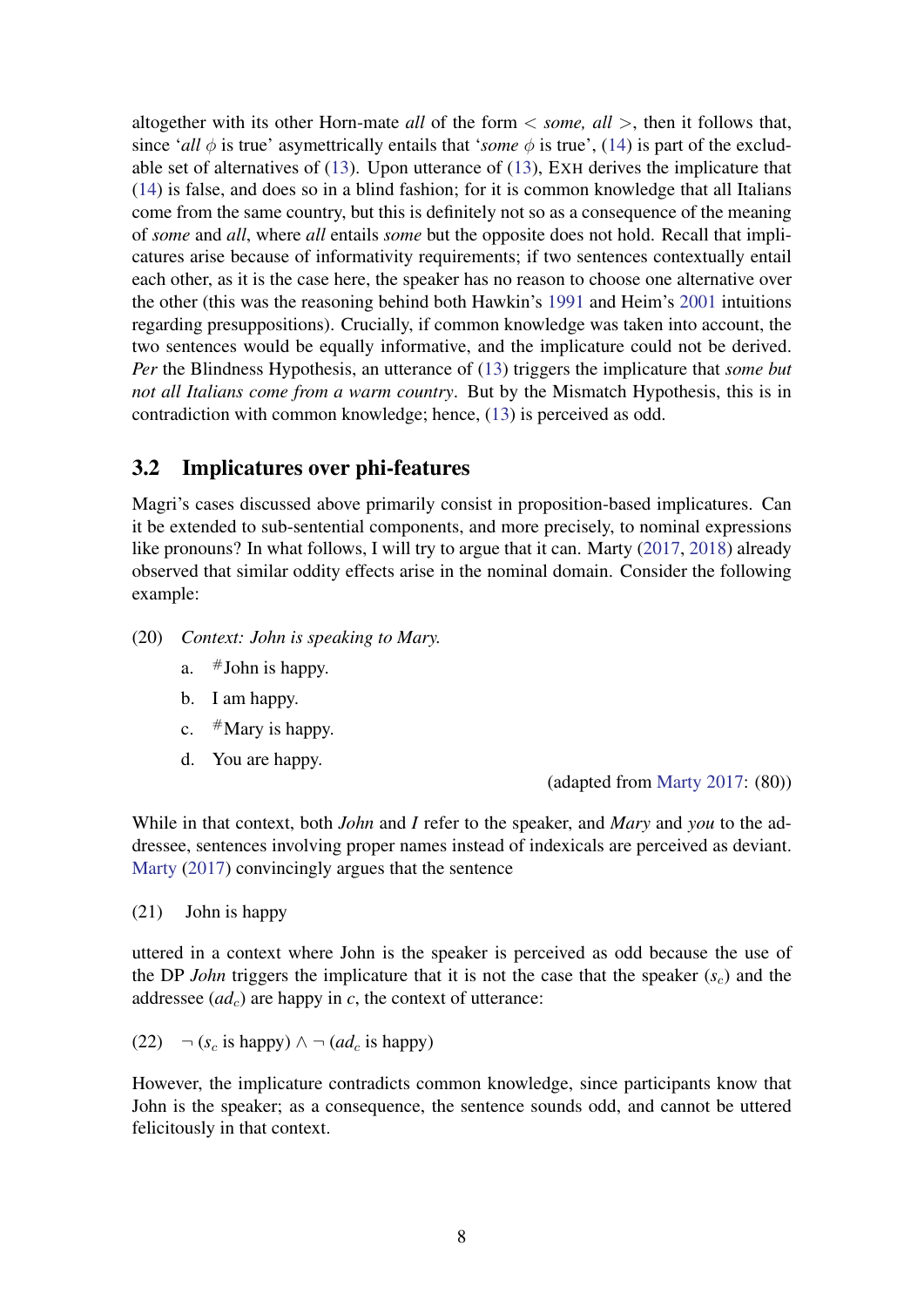#### <span id="page-8-0"></span>3.2.1 Person features and presuppositions

Crucial here is to specify how the alternatives can be determined, so they can correctly be selected by the implicature-deriving mechanism. Here, instead of adopting Marty's [\(2017\)](#page-25-1) theory of structurally-defined alternatives [\(Katzir](#page-25-11) [2007,](#page-25-11) [Fox and Katzir](#page-24-9) [2011\)](#page-24-9), I stick to Magri's [2009](#page-25-5) original proposal in terms of Horn scales. I follow Sauerland [\(2007,](#page-26-2) [2008\)](#page-26-8) in assuming that person features form a scale, and that the relevant alternatives are selected among members of the set of person features that a given language lexically encodes. Following [Harbour](#page-25-12) [\(2016\)](#page-25-12), I assume that the following features are active across languages (where 1, 2, 3 stand for persons):

- (23) a.  $1:$  [+ PART(ICIPANT), + AUTHOR]
	- b.  $2:$  [+ PART(ICIPANT)]
	- c. 3: []

The first person is the most specified, consisiting of a [+ PART] and a [+ AUTHOR] features. The second person is less specified, consisting only of a [+ PART] feature. Last, I assume that the 3rd person is underspecified, as traditionally assumed in most accounts of person since at least [Benveniste](#page-24-11) [\(1966\)](#page-24-11). Note that a key component of this hierarchy is that it is both *asymmetric* (features entail lower features in the hierarchy) and *nonnovel* (every feature projects onto the higher levels).[6](#page-0-1)

In line with most current research in the semantics of person [\(Cooper](#page-24-12) [1983;](#page-24-12) [Heim](#page-25-13) [2008;](#page-25-13) [Sauerland](#page-26-8) [2008;](#page-26-8) [Stokke](#page-27-3) [2010;](#page-27-3) [Sudo](#page-27-4) [2012;](#page-27-4) [Charnavel](#page-24-13) [2019](#page-24-13) a.o.), I consider person features to be interpreted as presuppositions, i.e. partial functions of type  $\langle e, e \rangle$  that restrict the domain of interpretation of the expression they are associated with (the pronoun itself being treated as a variable, cf. [Heim and Kratzer](#page-25-14) [1998\)](#page-25-14);

(24) a.  $[1]^{g,c,i} = \lambda x : x \in s(c).x$ **b.**  $[2]$   $[9, c, i = \lambda x : x \in s(c) \vee a(c).x]$ c.  $\int 3 \int g^{i} \cdot c \cdot d\theta = \lambda x \cdot x$ 

Last, following [Sauerland](#page-26-8) [\(2008\)](#page-26-8), I assume that features are ranked in terms of semantic markedness: a given feature in the hierarchy will semantically entail all the features below it, according to the following principle:

(25) Semantic markedness condition for features [\(Sauerland](#page-26-8) [2008;](#page-26-8) 60) Let  $\phi$ ,  $\psi$  be features. If  $\phi \rightarrow \psi$ ,  $\phi$  is semantically more maked than  $\psi$ .

Since person features are organized in a scale, the system outlined above predicts that their use will trigger implicatures; specifically, the use of a feature  $F$  in the scale will trigger the implicature that the stronger, i.e. higher ranked alternative *F'* does not hold. Thus, in a plain conversation, utterance of [\(26a](#page-8-0)) in a context where the speaker wants to convey something about himself is infelicitous:

<sup>6</sup> Contrary to other person inventories, no privative [+ HEARER] feature is posited for the 2nd person. This is a way to address Zwicky's [1977](#page-27-5) observation that person inventories of the form  $1 \mid 1+2$ ,  $2 \mid 3$ , in which the inclusive first person is conflated with second person in the morphology, are unattested across languages (see [Harbour](#page-25-12) [2016:](#page-25-12) 71 sqq.).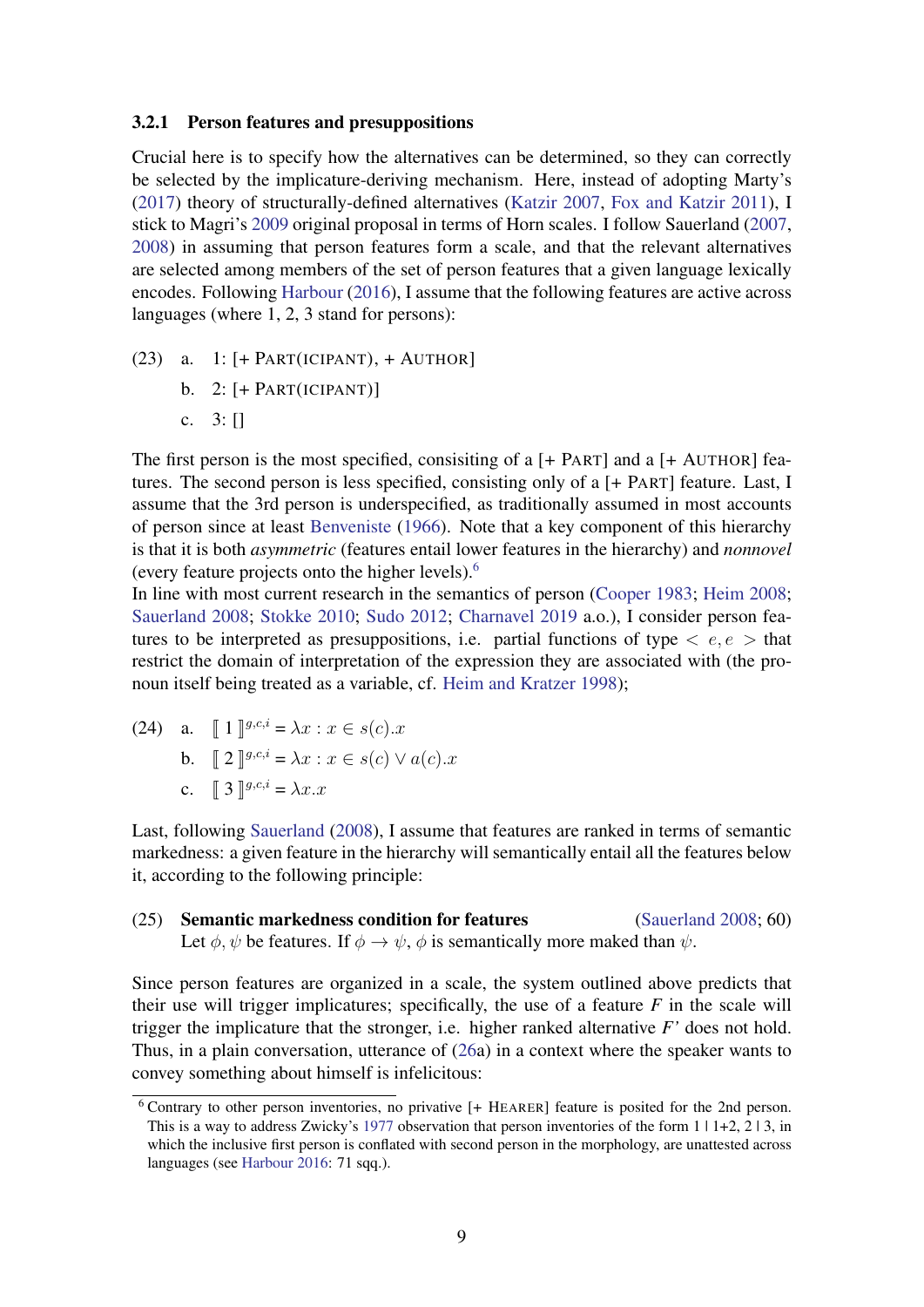(26) a.  $#$ He is hungry.

b. 
$$
ALT(3) = \begin{Bmatrix} 1 \\ 2 \end{Bmatrix}
$$
  
c.  $EXH(26a) = \begin{Bmatrix} \neg (s_c \text{ is hungry}) \\ \neg (ad_c \text{ is hungry}) \end{Bmatrix}$ 

d.  $\rightarrow$  *he* does not refer to the utterance speaker or hearer.

Which is exactly what happens with our example  $(21)$  above.<sup>[7](#page-0-1)</sup>

# 4 Implicatures and shiftiness

### <span id="page-9-0"></span>4.1 Obligatory indexical shift

Consider now a language with obligatory indexical shift, like Erythrea Tigrinya. Whenever a speech report is made, co-reference between matrix and embedded subjects (the author of the reported speech act) has to be expressed with a shifty first person, on pain of triggering a disjointness inference:

- $(5)$  a. Kidane COMP-IMPF.leave PRF.want.1SG AUX.1SG say.3SG.M AUX.3SG.M Kidane ka-xeyad delig Pallexu P1lu (nEyru) 'Kidane<sub>i</sub> said that he<sub>i</sub> wanted to leave'
	- b. Kidane kə-xeyəd Kidane COMP-IMPF.leave PRF.want.3SG.M AUX.3SG.M say.3SG.M deliu Pallo P1lu (nEyru) AUX.3SG.M 'Kidane<sub>i</sub> said that he<sub>∗i/j</sub> wanted to leave'

I would like to propose that this inference is derived from the conjoint application of both the monster operator  $\mathbb{C}$  and EXH at the embedded level. Recall that, since Tigrinya is an obligatory shifting language, the insertion of  $\widehat{\omega}$  is mandatory under *Pilu 'say'*, with the effect that the embedded first person coordinate is shifted towards that of the reported speaker, Kidane. This yields the following pseudo-LF for a sentence like [\(5b](#page-0-0)):

An LF  $\phi$  is ruled out if there is a distinct competitor  $\psi$  such that

#### (27) **Efficiency** (Never [2015;](#page-26-10)  $(6)$ )

- a.  $\psi < \phi$
- b.  $\llbracket \psi \rrbracket \equiv \llbracket \phi \rrbracket$

Where '<' stands for structurally strictly simpler in Katzir's [2007](#page-25-11) sense. For similar proposals about definite descriptions and names, see [Schlenker](#page-26-11) [2005a,](#page-26-11) [2005b.](#page-26-12)

<sup>7</sup> Note that it is assumed here that a proper name like *John*, as any other name, is interpreted as 3rd person, which in the system advocated for here means devoid of person features. An interesting issue regards whether the present proposal predicts an asymmetry between nouns and 3rd person pronouns that could feed EXH. I predict that it will, although our scale-based reasoning will be of no help here. A way to ensure that 3rd person pronouns should be preferred over proper names under denotational equivalence would be to adopt Meyer's [\(2014,](#page-26-9) [2015\)](#page-26-10) *Efficiency* axiom, which captures Grice's insight that simpler descriptions should be preferred over more complex ones: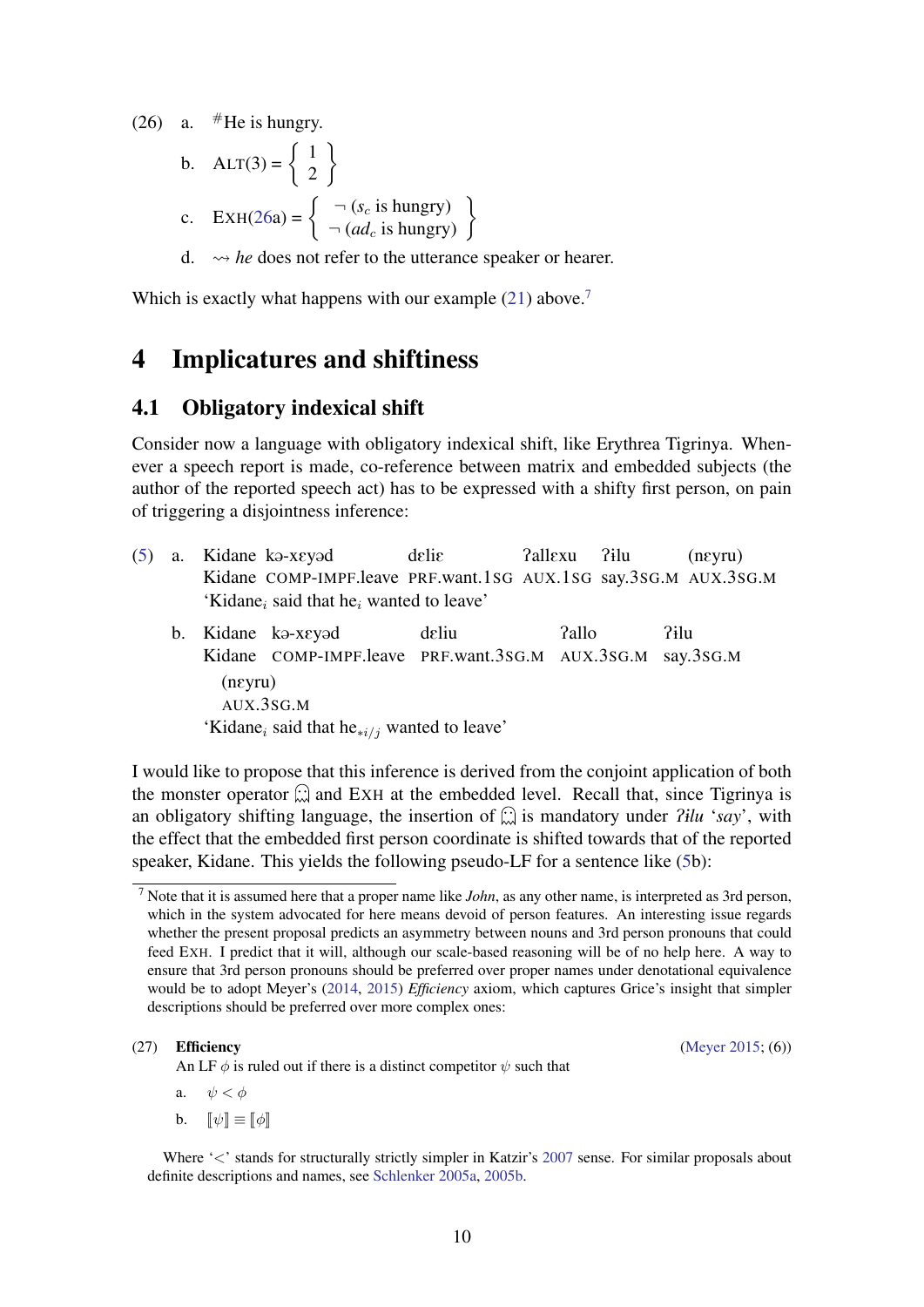(28) Kidane<sup>*i*</sup> said  $\left(\frac{1}{N}\right)I_i$  want to leave

Consider now an utterance of the following sentence:

(29)  $\left[\phi \text{ Kidane}^i \text{ said } \left[\phi \text{ he}_i \text{ wanted to leave } \right]\right]$ 

Since *say* is present, so is the context-shifting operator:

(30)  $\left[\phi \text{ Kidane}^i \text{ said } \widehat{\omega} \right] \left[\psi \text{ he}_i \text{ wanted to leave } \right]$ 

Note that, since this is an embedded sentence, EXH applies at both levels, matrix and embedded. At the matrix level, EXH triggers the now familiar mandatory implicature that the matrix subject does not refer to the actual speaker in the context of utterance, which (following [Schlenker](#page-26-0) [2003\)](#page-26-0) I henceforth notate as *c\**:

(31) a. 
$$
\text{ALT}(\phi) = \begin{cases} s_{c*} \text{ said } \psi \\ a_{c*} \text{ said } \psi \end{cases}
$$
  
b.  $[\text{EXH}(\phi)] = \text{Kidane said } \psi \wedge \neg \begin{cases} s_{c*} \text{ said } \psi \\ a_{c*} \text{ said } \psi \end{cases}$   
c.  $\leadsto \text{Kidane} \neq s_{c*} \vee a_{c*}$  (*per* logical reasoning over 31b)

At the embedded level, EXH also applies, but so does the monster  $\hat{\omega}$ , which is required due to the presence of *say*. As a consequence, the meaning of the alternatives that EXH takes into account is now specified with respect to the reported context, noted *c*, and not with respect to the utterance context  $c^*$ . This triggers the following implicature:

(32) a. 
$$
\text{ALT}(\widehat{\mathbb{Z}}|\psi) = \begin{cases} s_c \text{ wanted to leave} \\ a_c \text{ wanted to leave} \end{cases}
$$
  
\nb.  $[\text{EXH}(\widehat{\mathbb{Z}}|\psi)] = 3\text{SG wanted to leave } \wedge \neg \begin{cases} s_c \text{ wanted to leave} \\ a_c \text{ wanted to leave} \end{cases}$   
\nc.  $\leadsto 3\text{SG} \neq s_c \vee a_c$  (*per* logical reasoning over 32b)  
\nd.  $\leadsto 3\text{SG} \neq \text{Kidane}$  (*per* logical reasoning over substitution of co-referential

terms)

Which derives the disjointness inference. Note that, crucially, the presence of  $\hat{\omega}$  in the structure allows EXH to locally derive the implicature that *he* is neither the speaker nor hearer of the *shifted* context. Together with the implicature derived from matrix EXH that *Kidane* refers neither to the actual speaker or addressee, one arrives to the conclusion that the referents of *he* and *Kidane* must be distinct individuals.

By way of comparison, consider the same sentence in English:

(33)  $\left[\phi \text{ John}^i \text{ said } \left[\psi \text{ he}_i \text{ wanted to leave } \right]\right]$ 

The computation of the matrix sentence  $\phi$  will be analogous to its Tigrinyan counterpart: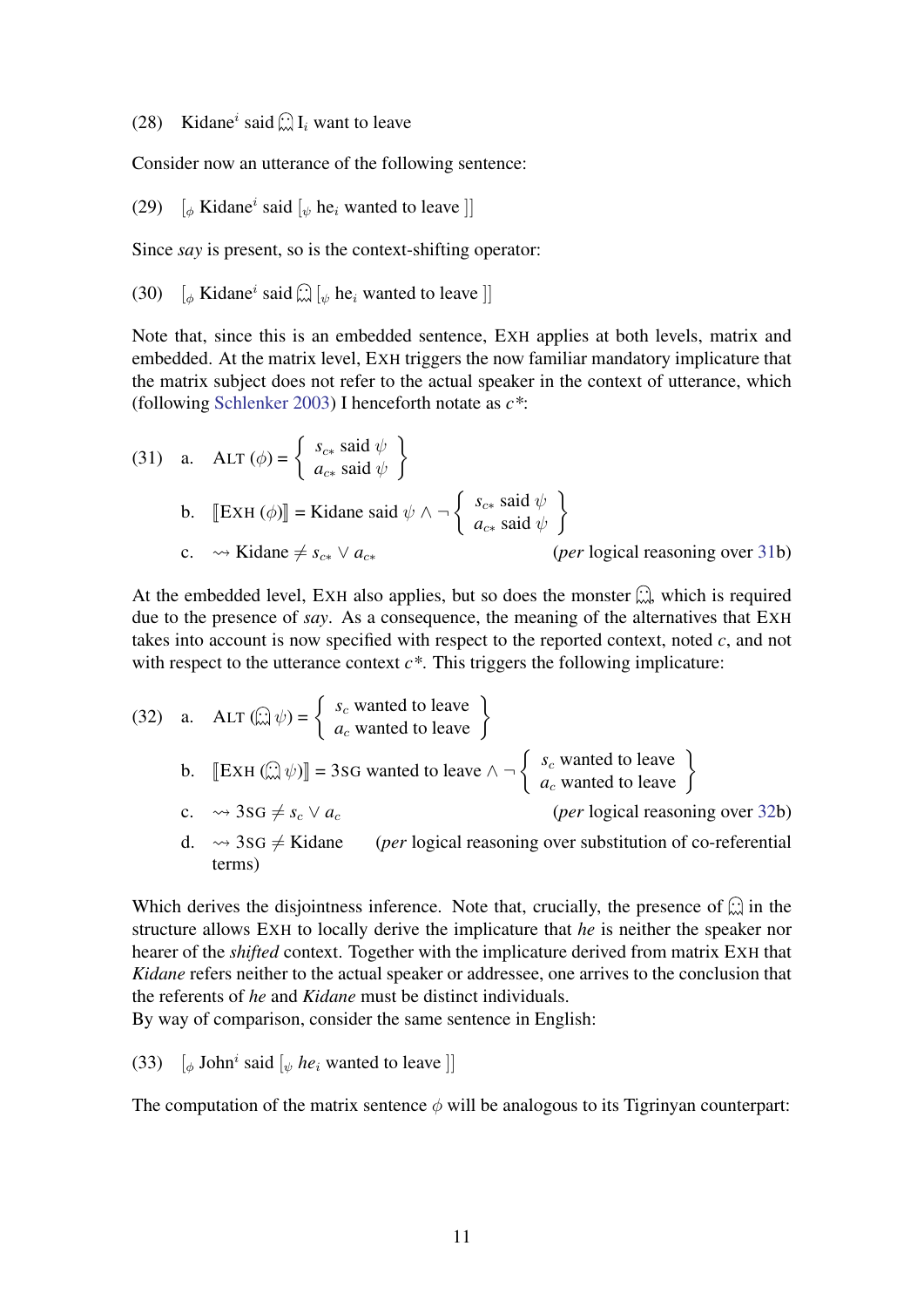(34) a. 
$$
\text{ALT}(\phi) = \begin{cases} s_{c*} \text{ said } \psi \\ a_{c*} \text{ said } \psi \end{cases}
$$
  
b.  $[\text{EXH}(\phi)] = \text{John said } \psi \wedge \neg \begin{cases} s_{c*} \text{ said } \psi \\ a_{c*} \text{ said } \psi \end{cases}$   
c.  $\leadsto \text{John} \neq s_{c*} \vee a_{c*}$ 

However, at the embedded level, the relevant alternatives for  $\psi$  will be different from those in [\(32\)](#page-9-0) since, in English, *say* does not introduce any  $\hat{\omega}$ . The set ALT of excludable alternatives for  $\phi$  will only contain those alternatives in which the first and second person are rigidly specified for the context of utterance  $c^*$ , as their respective semantics have it, deriving the implicature that the referent of *he* is neither the current speaker or addressee. Note that this is the very same implicature that is derived from the matrix sentence, rendering the application of EXH at the embedded level vacuous. Crucially, this implicature does not contradict common knowledge, under the assumption that *he* and *John* refer to the same individual; the sentence is therefore not perceived as odd under the coreferential reading, and no disjointness inference is derived.

(35) a. 
$$
\text{ALT}(\psi) = \begin{cases} s_{c*} \text{ wanted to leave} \\ a_{c*} \text{ wanted to leave} \end{cases}
$$
  
b.  $[\text{EXH}(\psi)] = 3\text{SG wanted to leave } \wedge \neg \begin{cases} s_{c*} \text{ wanted to leave} \\ a_{c*} \text{ wanted to leave} \end{cases}$   
c.  $\leadsto 3\text{SG} \neq s_{c*} \vee a_{c*}$   $(= 34c)$ 

### <span id="page-11-0"></span>4.2 Optional indexical shift

Our theory thus predict that, in languages in which the insertion of both EXH and the monster operator at the embedded level is mandatory - i.e., in obligatory shifting languages, the use of a 3rd person form instead of a 1st person will give rise to disjointness inferences. Conversely, in a language where no  $\widehat{\omega}$  is available, no such inference will be derived. Interestingly, our theory also predicts that the same pattern will be observed in a language in which the insertion of  $\hat{\omega}$  is optional, which is indeed borne out by the data. Consider the following examples from Farsi (Iranian; Iran) and Tsez (Northeast-Caucasian; Dagestan), both languages in which indexical shift is optional. In those, 3rd person reference to reported speakers is allowed, as [\(38\)](#page-11-0) and [\(39\)](#page-11-0) illustrate:

(36) Leila be Mina goft Leila to Mina say.PST for-2SG book buy.PST-1SG barat ketab xaridam 'Leila<sub>i</sub> told Mina<sub>j</sub> that  $I_{i, Spk}$  bought a book for you<sub>j,Add</sub>'

(Farsi, [Anvari](#page-24-3) [2020:](#page-24-3) (18))

(37) Irbahin-ä Ibrahim-ERG 1SG.ABS wrong/foolish be.PRS-QUOT say-PRS di **Tayibiyaw** yoł=ňin eňi-x 'Ibrahim<sub>i</sub> says that  $I_{i,Spk}$  am wrong'

(Tsez, [Polinsky](#page-26-13) [2015:](#page-26-13) (27))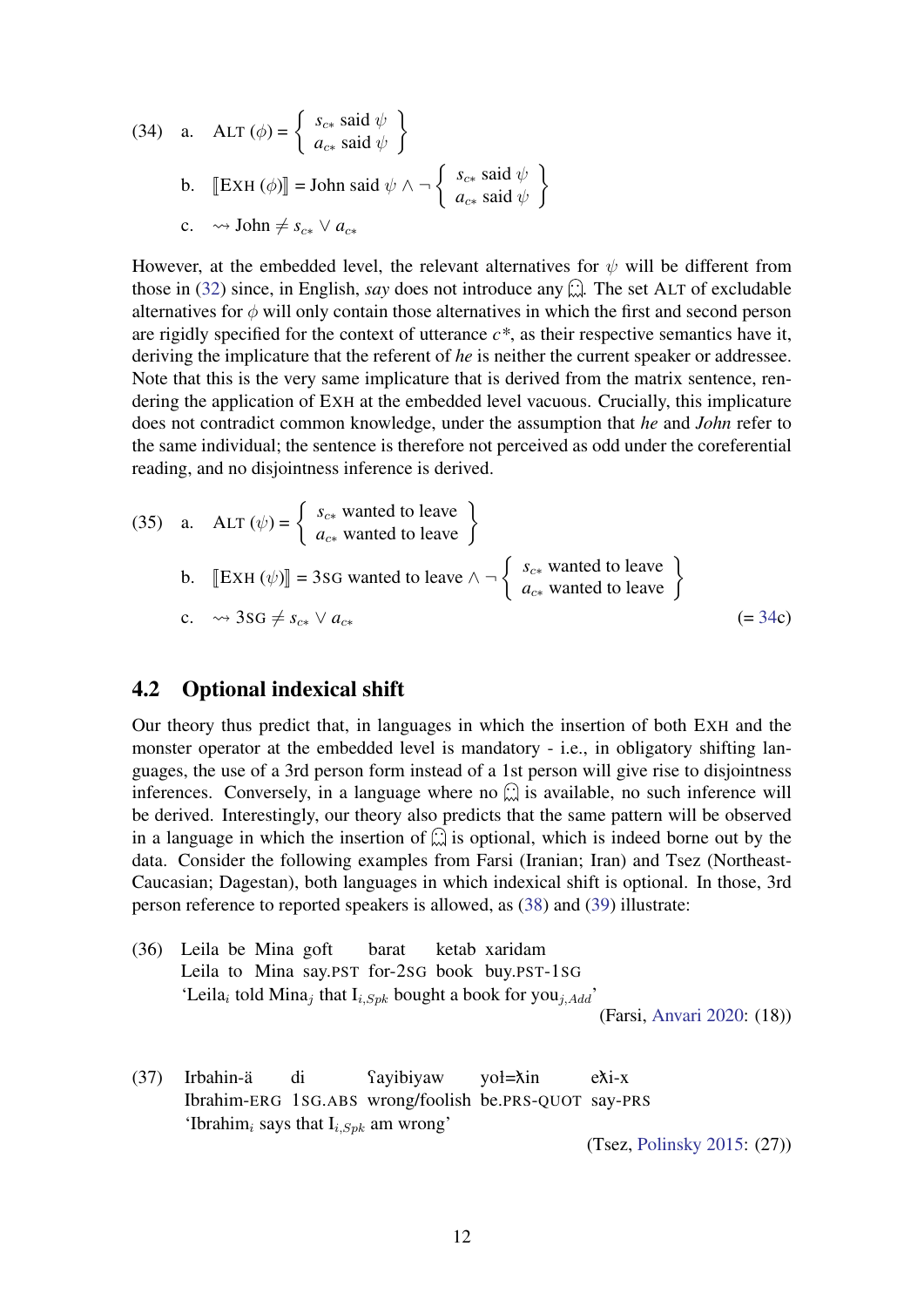(38) Leila be Mina goft Leila to Mina say.PST *pro* angry-is-3SG *pro* asabanie 'Leila<sub>i</sub> told Mina<sub>j</sub> that she<sub>i</sub> is angry'

(Farsi, [Anvari](#page-24-3) [2020:](#page-24-3) (57))

(39) Irbahin-ä Ibrahim-ERG DEM.ABS wrong/foolish be.PRS-QUOT say-PRS za **f**ayibiyaw yoł=ňin eňi-x 'Ibrahim<sub>i</sub> says that he<sub>i,j</sub> was wrong'

(Tsez, [Polinsky](#page-26-13) [2015:](#page-26-13) (58))

Our theory predicts that those languages will behave like non-shifty languages like English since, by assumption, optional shifting languages are ambiguous when it comes to speech reports: they allow standard, indexical readings as well as shifted readings. A more theoretical way of putting this is that they always have the possibility to generate two kind of LFs:

|  | (40) a. John <sup><i>i</i></sup> say $\bigcup_{i=1}^{n} I_i$ am a hero | (indexical parse) |
|--|------------------------------------------------------------------------|-------------------|
|  | b. John <sup><i>i</i></sup> say $I_{Spk}$ am a hero                    | (shifted parse)   |

But why then would not a shifted parse of, say, (??) above give rise to the inference that Ibrahim is not the reported speaker, as in Tigrinya? Our theory predicts that it can, since EXH can be inserted; however, this will not give rise to any oddity effect, since the strengthened meaning of (??)b will always be compatible with the strengthened meaning of a non-shifted, indexical parse of the same sentence, preventing speakers and hearers alike to safely draw the disjointness inference. By ways of illustration, take the following sentence, with intended coreference between *Ibrahim* and *he*:

(41)  $\left[\phi \text{ Ibrahim}^i \text{ said } [\psi \text{ he}_i \text{ is wrong } ]\right]$ 

This sentence has a counterpart with a  $\widehat{\omega}$  inserted by *say*:

(42)  $\left[\phi \text{ Ibrahim}^i \text{ said } \left[\psi \widehat{\mathbb{Q}} \text{ he}_i \text{ is wrong }\right]\right]$ 

The aternatives that can be fed to EXH are thus the following, depending on which LF is selected:

(43) 
$$
ALT(41) = \begin{cases} \text{Ibrahim said 1SG is wrong} \\ \text{Ibrahim said 2SG is wrong} \end{cases}
$$

(44) 
$$
ALT(42) = \begin{cases} \text{Ibrahim said } \dots \text{ } 1SG \text{ is wrong} \\ \text{Ibrahim said } \dots \text{ } 2SG \text{ is wrong} \end{cases}
$$

Why are these alternatives not lumped together? Recall that in order to be selected by EXH, alternatives must be asymmetric, i.e. an alternative  $\psi$  to an element  $\phi$  can only be taken as such if  $\phi \to \psi$ , but the reverse does not hold. Crucially, no such relation holds between a shifted first or second person pronoun and its non-shifted, indexical counterpart. They are equally informative, albeit valued in different contexts; the standard indexical is valued by the global context of utterance, and the shifted one by the local, matrix context, due to the shifted coordinates induced by  $\hat{\omega}$ . Applying EXH to these LFs yield the following result: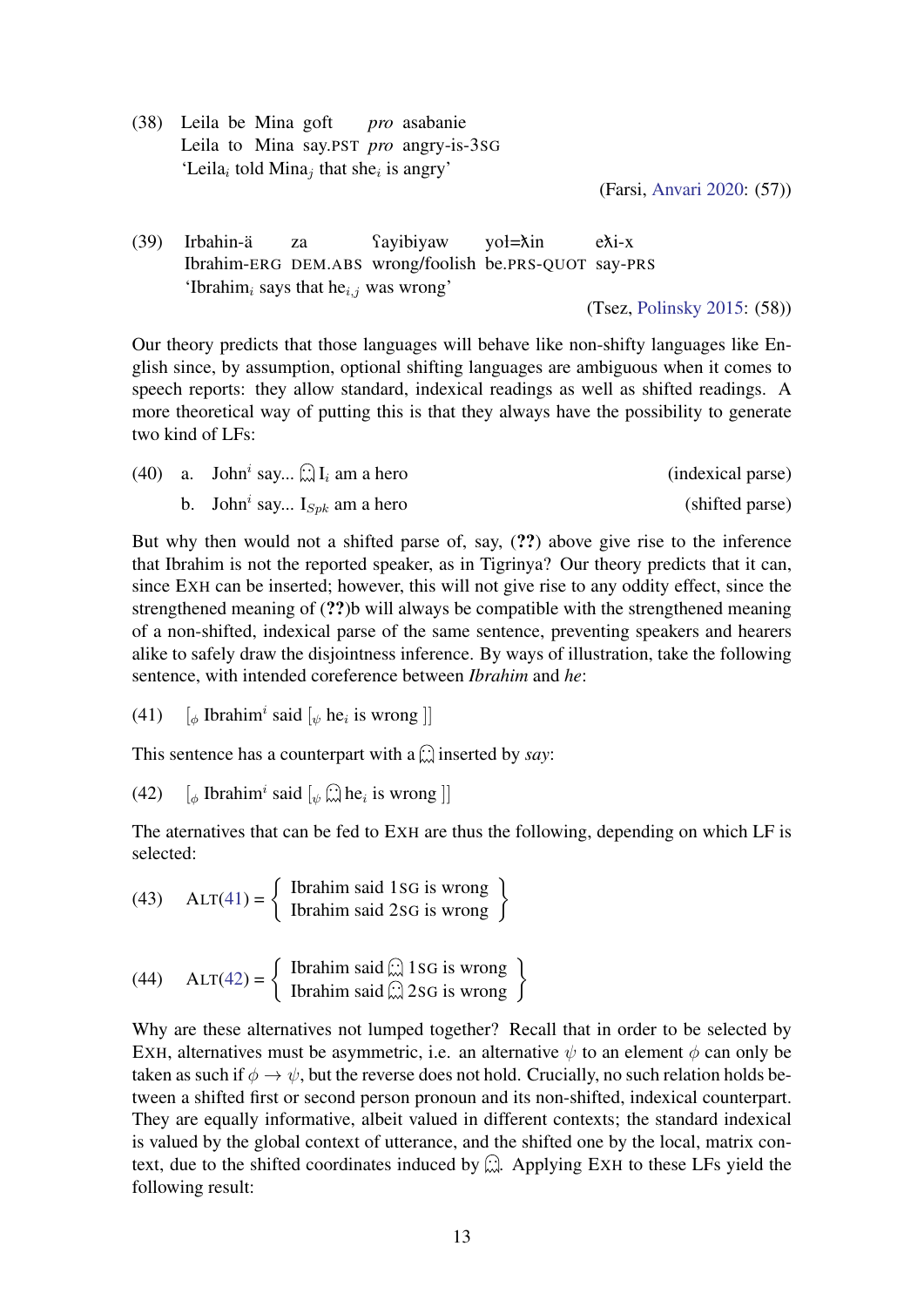(45) a. 
$$
\left[\text{EXH (41)}\right] = 3\text{SG } \wedge \neg \left\{\begin{array}{c} s_{c*} \\ a_{c*} \end{array}\right\}
$$
  
b. 
$$
\left[\text{EXH (42)}\right] = 3\text{SG } \wedge \neg \left\{\begin{array}{c} s_c \\ a_c \end{array}\right\}
$$

Since the sentence is ambiguous, both derivations are compatible with the following inference:

(46) 
$$
\rightsquigarrow
$$
 he  $\neq$  ( $s_{c*} \land a_{c*}$ )  $\lor$  he  $\neq$  ( $s_c \land a_c$ )

Leaving open the possibility that 3SG refers either to the reported speaker or the utterance speaker. The strengthened meaning of [\(42\)](#page-11-0) cannot therefore be perceived as odd, since there always is a context compatible with a parse of the same sentence with a non-shifted meaning. This precludes any oddity effect, and therefore any disjointness inference.

### <span id="page-13-0"></span>4.3 More complex cases: the monster bleeds EXH

Would all this amount to the conclusion that optional shifting languages behave strictly like English? Not quite. Consider [\(47\)](#page-13-0):

- (47) *Context: John is speaking to Mary*
	- a.  $\#$  John is working too much.
	- b.  $#$  Fred said that John is working too much.

Both sentences are perceived as odd, by the reasoning outlined in [§3.](#page-5-0) However, it seems that this generalization does not hold in optional shifting languages:

(48) *Sajjad to Qazal:*

Leila be Mina goft Leila to Mina say.PST Sajjad from.2SG angry.be.3SG Sajjad azat asabaniye  $\checkmark$  'Leila<sub>i</sub> told Mina<sub>j</sub> that Sajjad is angry at her<sub>j</sub>'  $\boldsymbol{\mathsf{X}}$  'Leila<sub>i</sub> told Mina<sub>j</sub> that Sajjad is angry at Qazal'

(Farsi, [Anvari](#page-24-3) [2020:](#page-24-3) (42))

As [Anvari](#page-24-3) [\(2020\)](#page-24-3) notes, although Farsi is an optional shifting language, the configuration above forces indexical shift to obtain, as the infelicitous, non-shifted parse of the same sentence indicates. What is interesting here is the fact that the utterance speaker, Sajjad, can be referred to using a 3rd person NP, *Sajjad*, which is otherwise prohibited in matrix sentences: a speaker cannot normally refer to herself using a 3rd person element, for the reasons laid out above.<sup>[8](#page-0-1)</sup>

According to the present theory, the above data can be explained as follows: since the second person indexical marker *azat* is shifted, the structure in [\(48\)](#page-13-0) features a  $\hat{\omega}$  in its embedded clause. Consequently, a 1SG element in its scope would obligatorily be shifted

<sup>8</sup> [Anvari](#page-24-3) [\(2020\)](#page-24-3) explains the infelicity of a speaker referring to herself using 3rd person by positing a dedicated pragmatic constraint, which he dubs *ban against illeism*. If the present approach is correct, our theory derives this constraint without further ado. I refer the interested reader to the original paper for a full-blown comparison.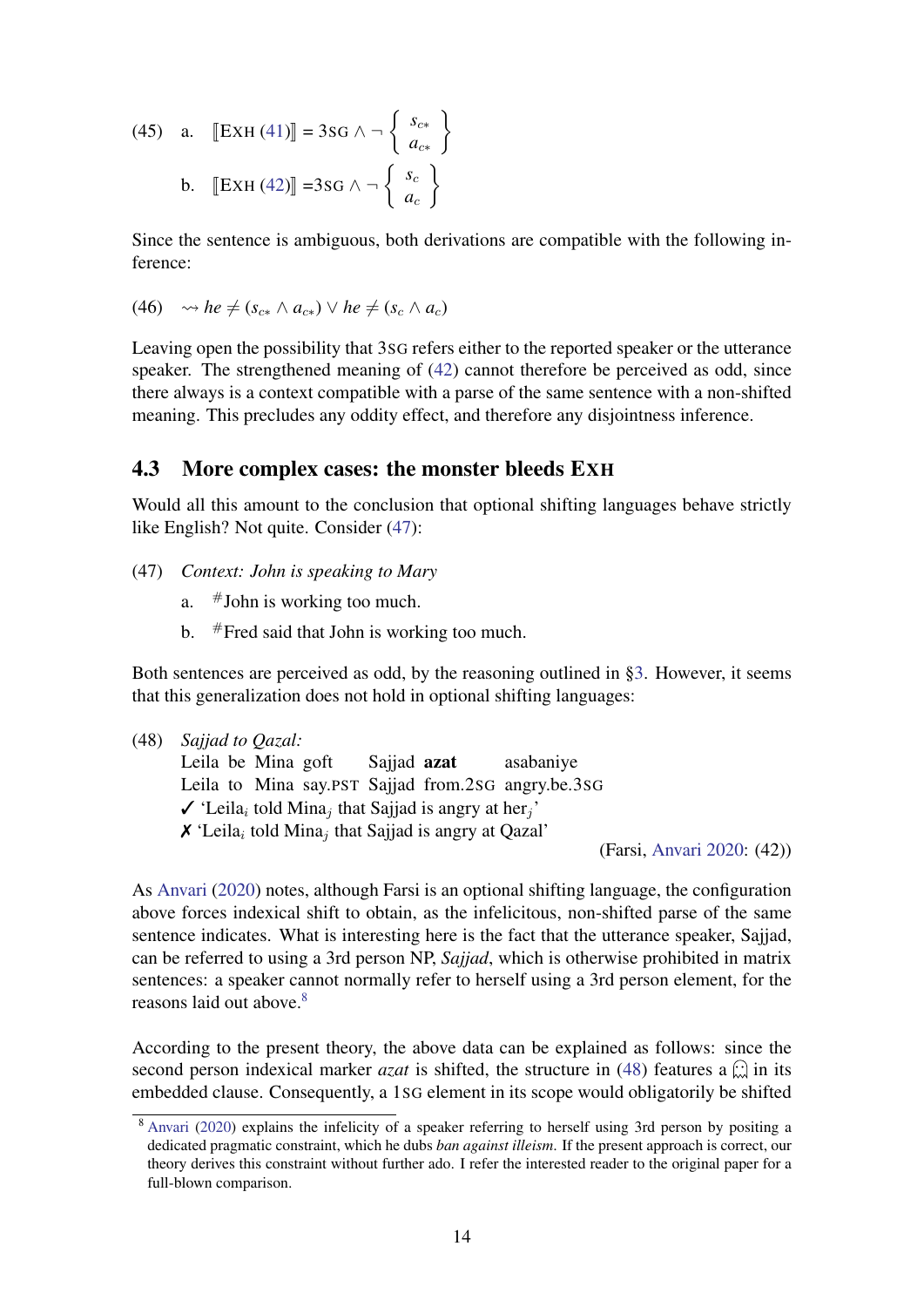as well, referring to the embedded speaker, Leila, and not to Sajjad; therefore, a 3SG element can be inserted in order to refer to the utterance speaker, thus salvaging the intended interpretation of [\(48\)](#page-13-0).

What deserves to be noted is that the use of a 3SG element to refer to the utterance speaker can precisely obtain because of the absence of disjointness inference in a structure like [\(48\)](#page-13-0): due to the presence of the  $\widehat{\mathfrak{m}}$ , no inference about the utterance speaker's referent can be derived locally by the use of a 3rd person NP like *Sajjad*, confirming [Anvari'](#page-24-3)s intuition that indexical shift precludes the 'ban against illeism' to take place. Put it differently, the presence of  $\widehat{\omega}$  destroys the environment in which the inference about the utterance context would have taken place - it *bleeds* EXH. [9](#page-0-1) When no shifting takes place - for instance, when the sentence does not feature any indexicals whatsoever -, the BAI is enforced, and a 3SG element cannot refer to the utterance speaker. This is illustrated in [\(49\)](#page-13-0):

(49) *Sajjad to Qazal:*

#Leila be Mina goft Leila to Mina say.PST Sajjad from.3SG angry.be.3SG Sajjad azash asabaniye *Intended:* 'Leila<sub>i</sub> told Mina<sub>j</sub> that Sajjad is angry at her<sub>j</sub>' (Farsi, [Anvari](#page-24-3) [2020:](#page-24-3) (45))

The same constraint holds for pronouns, as the following illustrates:

(50) Leila be Mina goft barat Leila to Mina told for.2SG book bought.3SG ketab xaride  $\boldsymbol{\chi}$  'Leila<sub>i</sub> told Mina<sub>j</sub> that she<sub>i</sub> bought her<sub>j</sub> a book.'  $\checkmark$  'Leila<sub>i</sub> told Mina<sub>j</sub> that she<sub>k</sub> bought her<sub>j</sub> a book.'  $\checkmark$  'Leila<sub>i</sub> told Mina<sub>j</sub> that she<sub>i,k</sub> bought you a book.'

(Farsi, [Anvari](#page-24-3) [2020:](#page-24-3) (55))

The above sentence only has two readings available, depending on the presence vs absence of  $\hat{\omega}$  in the structure. Whenever  $\hat{\omega}$  is inserted, the 2sG element *barat* shifts towards the reported addressee, Mina. If so, then the 3SG element *xaride* cannot refer to the embedded speaker, Leila: it has to refer to some other, salient individual. On the other hand, whenever no monster is present and *barat* refers to the utterance addressee, the disjointness inference does not obtain, and the 3SG element is free to refer back to Leila or some other individual. This can be explained by our theory if we assume that the oddness associated with the computation of the implicature over the 3SG element disappears within the context created by the  $\widehat{\mathbb{C}}$ . This is illustrated below:

#### (51) Parse with monster, indexical shift induced: disjoint local reference

a.  $[\phi \text{ } sp_{c*} \dots \text{ } ad_{c*} \dots \text{ Leila}^i \text{ to Mina}^j \text{ say } [\psi \overset{\frown}{\dots} 2 \text{SG}_j \dots \text{ } 3 \text{SG}_{*i,k}]]$ 

$$
\text{b.} \quad \left[ \text{EXH} \left( \widehat{\mathbb{L} \mathbb{I}} \psi \right) \right] = 3 \text{SG } \wedge \neg \left\{ \begin{array}{c} s_c \\ a_c \end{array} \right\}
$$

- c.  $\rightsquigarrow$  the referent of 3sG is neither the local speaker (Leila) nor the local addressee (Mina)
- d.  $\rightsquigarrow$  the referent of 3sG is compatible with the utterance speaker or addressee.

<sup>9</sup> Here, I am borrowing [Anvari'](#page-24-3)s terminology, who imports the terms *bleeding* and *feeding* from phonology.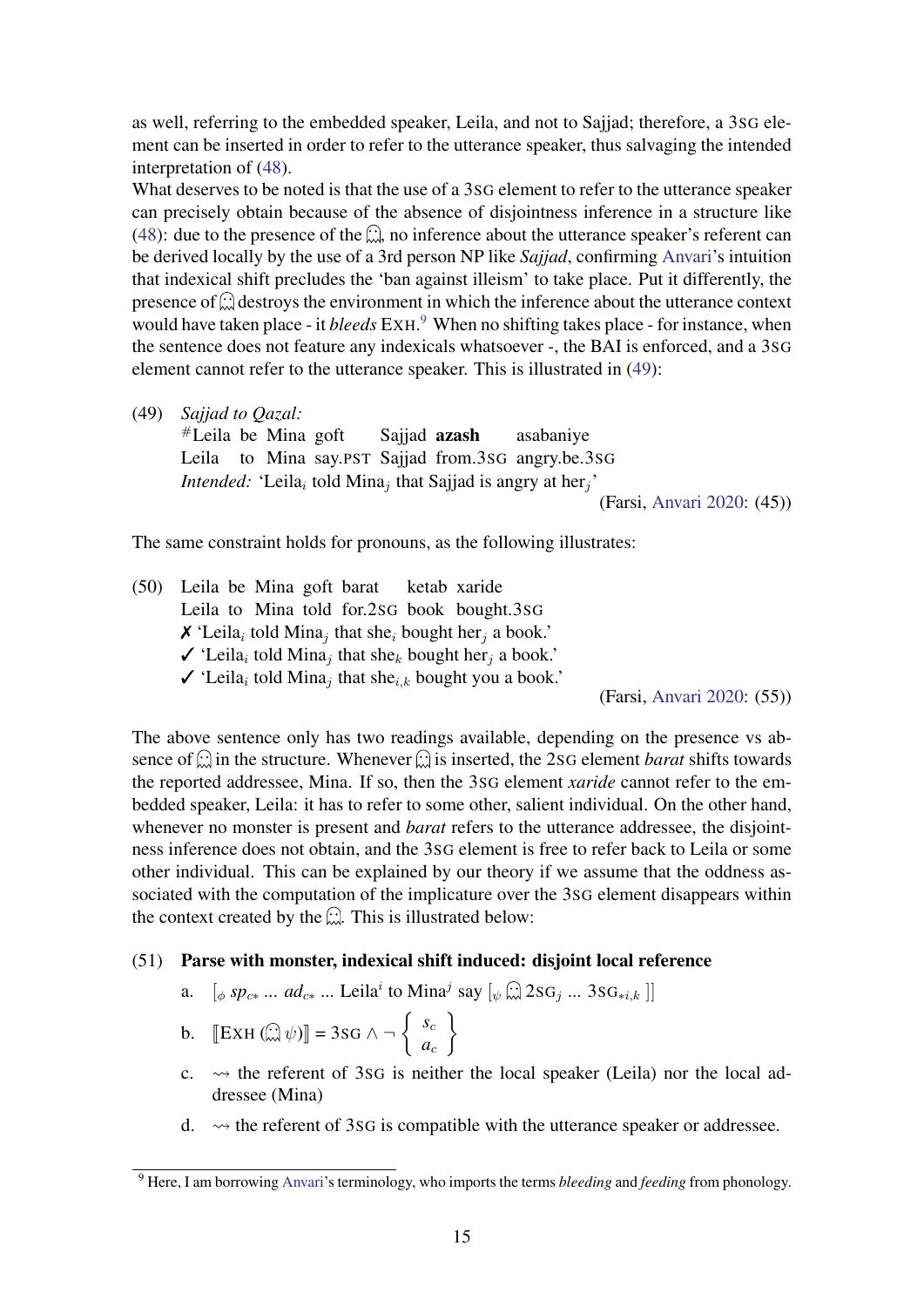#### (52) Parse without monster, no indexical shift: no disjoint local reference

a.  $[\phi \text{ } sp_{c*} \dots \text{ } ad_{c*} \dots \text{ Leila}^i \text{ to Mina}^j \text{ say } [\psi \text{ } 2SG_{*j, ad(c^*)} \dots \text{ } 3SG_{i,k}]]$ 

b. 
$$
\left[\text{EXH}(\psi)\right] = 3\text{SG} \land \neg \left\{\begin{array}{c} s_{c*} \\ a_{c*} \end{array}\right\}
$$

- c.  $\rightsquigarrow$  the referent of 3sG is neither the utterance speaker or addressee
- d.  $\sim$  the referent of 3sG is compatible with the local speaker (Leila) or the local addressee (Mina)

However, in configurations where shifting cannot obtain at all, e.g. under predicates such as *fekr-kardan* 'think', no such inference is derived, as [\(53\)](#page-13-0) illustrates:

(53) *Sajjad to Qazal:* #Leila fek-kard Sajjad asabaniye Leila think.PST Sajjad angry.be.3SG 'Leila thought that Sajjad was angry'

(Farsi, [Anvari](#page-24-3) [2020:](#page-24-3) (47))

In [\(53\)](#page-13-0), the predicate *fek-kard* 'thinks' does not license indexical shift; it is thus expected that the use of 3rd person NP *Sajjad* to refer to the utterance speaker will trigger our familiar disjointness inference and, as a result, will sound odd in that context. The contextshift brought about by  $\mathbb{C}$ , however, allows for the interpretation of the sentence *cum* its implicature to be felicitous.

Disjointness inferences in optional shifting configurations are thus successfully derived within the present framework. As such, the phenomenon is expected to be observed in other languages, a prediction that seems borne out, since similar patterns can be observed in Korean, another optional shifting language:

(54) *John to Mary:*

```
Tom-i
Tom-NOM
Sue-to
              Sue-eykey ku-ka
                           3SG-NOM
2SG-ACC
like-COMP
                                        ne-lul
                                                     cohahanta-ko
malhayssta.
                                                                      say-PST
'Tom<sub>i</sub> said to Sue<sub>j</sub> that he<sub>*i,k</sub> likes you<sub>j,*Ad</sub>'
                                                                 (Korean, Park 2014: (18))
```
The use of a 3rd person pronoun under  $\widehat{\omega}$  gives rise to the disjointness inference that *he* and the reported speaker, Tom, are distinct individuals.

# <span id="page-15-0"></span>5 Deriving anti-logophoricity

In this section, I show how our implicature-based analysis can successfully derive the distribution of pronouns in languages that make use of logophoric pronouns in speech reports. Logophoric languages have a distinct set of 3rd person proforms that are used in embedded contexts under verbs of speech [\(Clements](#page-24-4) [1975,](#page-24-4) [Hyman and Comrie](#page-25-0) [1981,](#page-25-0) [Sells](#page-27-6) [1987,](#page-27-6) [Culy](#page-24-14) [1994\)](#page-24-14). Crucially, when used, those pronouns cannot pick up a referent distinct from the reported speaker, or 'logophoric center', in the sense of [Sells](#page-27-6) [\(1987\)](#page-27-6). However, when a regular, third person pronoun is used in the same environment, a disjointness effect arises, and both referents are interpreted as distinct. This is illustrated in the following examples: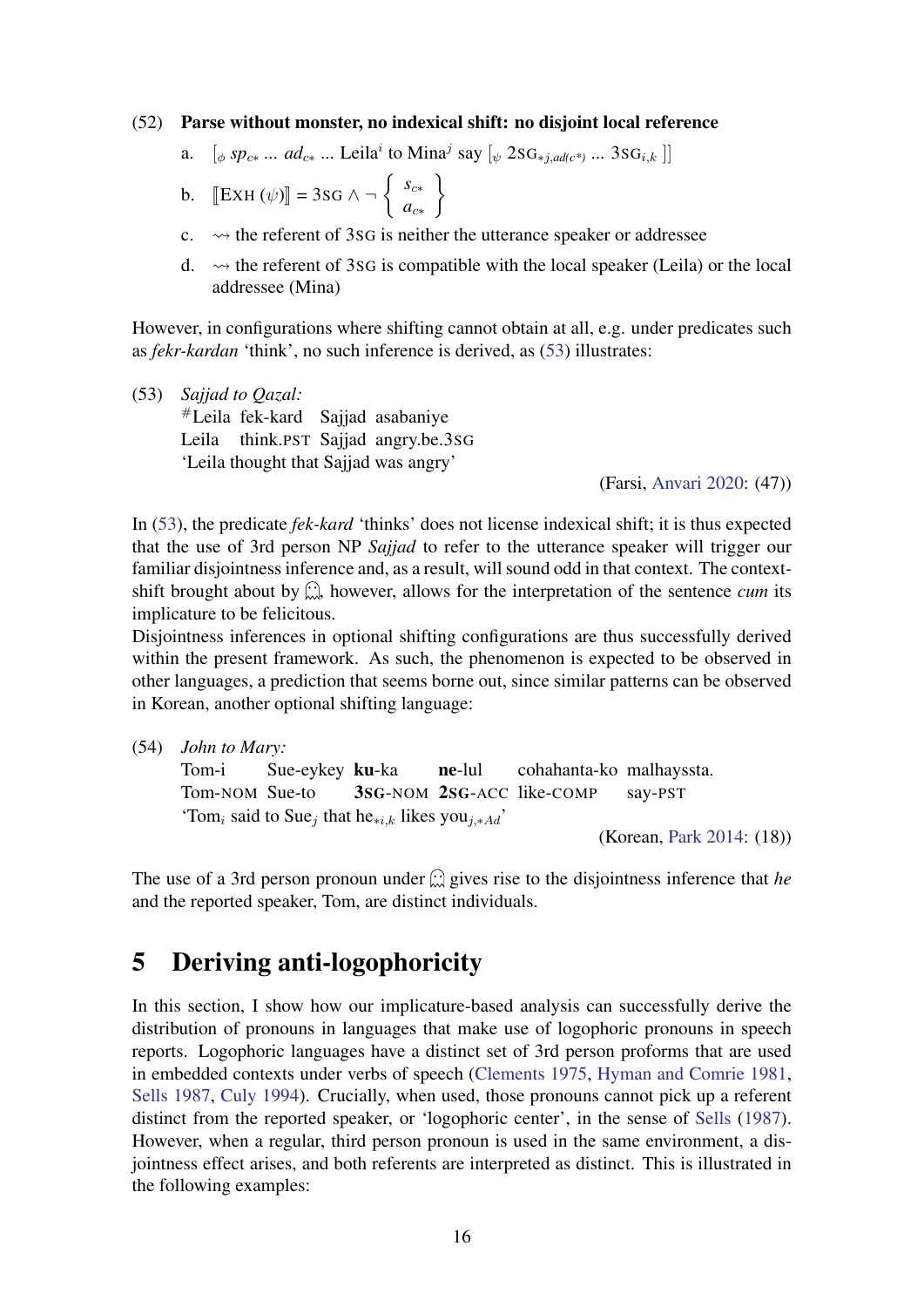- [\(7\)](#page-0-0) a. Kofi be yè Kofi say LOG leave dzo 'Kofi<sub>i</sub> said that he<sub>i/\*j</sub> left'
	- b. Kofi be e Kofi say 3SG leave dzo 'Kofi<sub>i</sub> said that he<sub>∗i/j</sub> left'

(Ewe, [Clements](#page-24-4) [1975\)](#page-24-4)

- (55) a. Oumar Anta inyemen waa be Oumar Anta LOG.ACC seen AUX said gi 'Oumar<sub>i</sub> said that Anta had seen him<sub>i</sub>'
	- b. Oumar Anta won Oumar Anta 3SG.ACC seen AUX said waa be gi 'Oumar<sub>i</sub> said that Anta had seen him<sub>\*i/k</sub>'

(Donno SO, [Culy](#page-24-14) [1994:](#page-24-14) (1))

- (56) a. Nnsini dze enyia é Nsem say COMP LOG fall FOC bv<del>u</del> nù 'Nsen<sub>i</sub> said that she<sub>i</sub> fell'
	- b. Nnsini dze enyia ù Nsem say COMP 3SG fall FOC bv<del>u</del> nù 'Nsen<sub>i</sub> said that she<sub>\*i/j</sub> fell'

(Aghem, [Butler](#page-24-15) [2009:](#page-24-15) (10-11))

These effects can straightforwardly be captured using the same implicature-based reasoning outlined above. In order to consistently maintain the required asymmetry needed to feed EXH at the level of alternatives, let us assume that, instead of being specified with a dedicated feature, logophors lack a feature that first person pronominals have: a feature [ACTUAL], which 1st person pronouns come specified with.<sup>[10](#page-0-1)</sup> Thus, logophoric languages are assumed to make use of the following feature set:

- (57) a. 1st: [PART, AUTHOR, ACTUAL]
	- b. LOG: [PART, AUTHOR]
	- c. 2nd: [PART]
	- d. 3rd: []
- (58) a.  $\llbracket 1 \text{st} \rrbracket^{g,c,i} = \lambda x : x \in s(c).x$

$$
\text{b.} \quad \llbracket \text{LOG} \rrbracket^{g,c,i} = \lambda x : x \in s(i).x
$$

- c.  $\llbracket 2nd \rrbracket^{g,c,i} = \lambda x : x \in a(c) \vee a(i).x$
- d.  $\int \int 3rd \int g^{i} \cdot c \cdot i = \lambda x \cdot x$

<sup>&</sup>lt;sup>10</sup> The [ACTUAL] feature is inspired from [Schlenker](#page-26-0) [\(2003\)](#page-26-0), and closely resembles his [+ AUTHOR<sup>\*</sup>].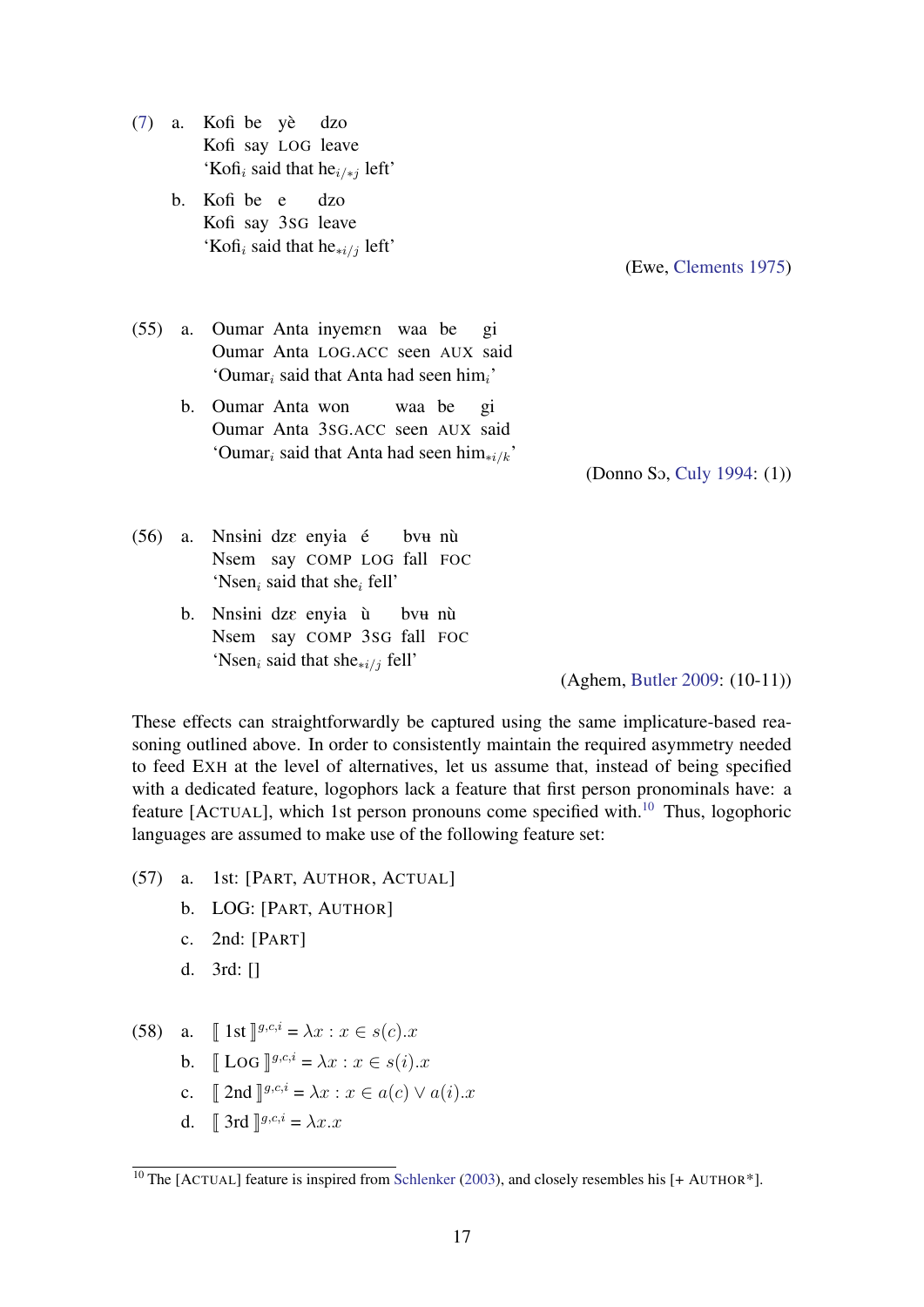This hierarchy, as well as its corresponding semantics, $11$  retains the two main features of that proposed in [Harbour](#page-25-12) [\(2016\)](#page-25-12), *nonnovelty* and *asymmettry*. Note that 2nd person is only specified with a [PART] feature, lacking an [ACTUAL] feature, an asymmetry that will be essential in accounting for the data below.

Take example [\(7\)](#page-0-0). What we observe is that the use of a standard 3rd person form in the logophoric environment introduced by *be 'say'* implies that the two referents are distinct individuals. This goes as follows: upon utterance of [\(7\)](#page-0-0)b, its meaning is strengthened by EXH, which negates its logically non-weaker alternatives. As a consequence, it is assumed that *Kofi* and *e* must denote distinct individuals. More precisely, the utterance of [\(7\)](#page-0-0) will trigger the following implicature at the matrix level:

(59)  $\left[\phi \text{ Kofi}^i \text{ said } \left[\psi \text{ he}_i \text{ left }\right]\right]$ 

(60) a. 
$$
ALT (\phi) = \begin{cases} 1 \operatorname{said} \psi \\ 2 \operatorname{said} \psi \\ Log \operatorname{said} \psi \end{cases}
$$
  
b.  $[ExH (\phi)] = K \circ f \circ id \psi \wedge \neg \begin{cases} s_{c*} \operatorname{said} \psi \\ a_{c*} \operatorname{said} \psi \\ s_i \operatorname{said} \psi \end{cases}$   
c.  $\leadsto K \circ f \neq \begin{cases} s_{c*} \\ a_{c*} \\ s_i \end{cases}$ 

At the embedded level, EXH applies, triggering the implicature that the referent of *e* is neither the utterance speaker (or addressee), nor the reported speaker, deriving the disjoint inference that *e* and *Kofi* denote distinct individuals:

(61) a. 
$$
ALT (\phi) = \begin{cases} 1 \text{ left} \\ 2 \text{ left} \\ \text{LOG left} \end{cases}
$$
  
b.  $[[EXH (\phi)]] = 3SG \text{ left } \land \neg \begin{cases} s_{c*} \text{ left} \\ a_{c*} \text{ left} \\ s_i \text{ left} \end{cases}$   
c.  $\leadsto K \text{of } i \neq \begin{cases} s_{c*} \\ a_{c*} \\ s_i \end{cases}$   
d.  $\leadsto 3SG \neq K \text{of } i$ 

 $11$  Now, the proposed lexical entry for the logophor cannot be quite right, for if it was specified to refer to the speaker of the index, we would expect to see logophors being licensed by other index-shifting devices, such as modals; this prediction is not borne out, as logophors seem to apppear in speech and thought reports only. A satisfying analysis of the semantics of logophors should have something to say about the relationship between these forms and the speech reports environments they seem to be restricted to, an highly interesting issue that we cannot address here. On the peculiar semantic nature of speech reports, see a.o. [Brasoveanu and Farkas](#page-24-16) [\(2007\)](#page-24-16), [Spronck and Nikitina](#page-27-7) [\(2019\)](#page-27-7), and [Bary and Maier](#page-24-17) [\(2021\)](#page-24-17).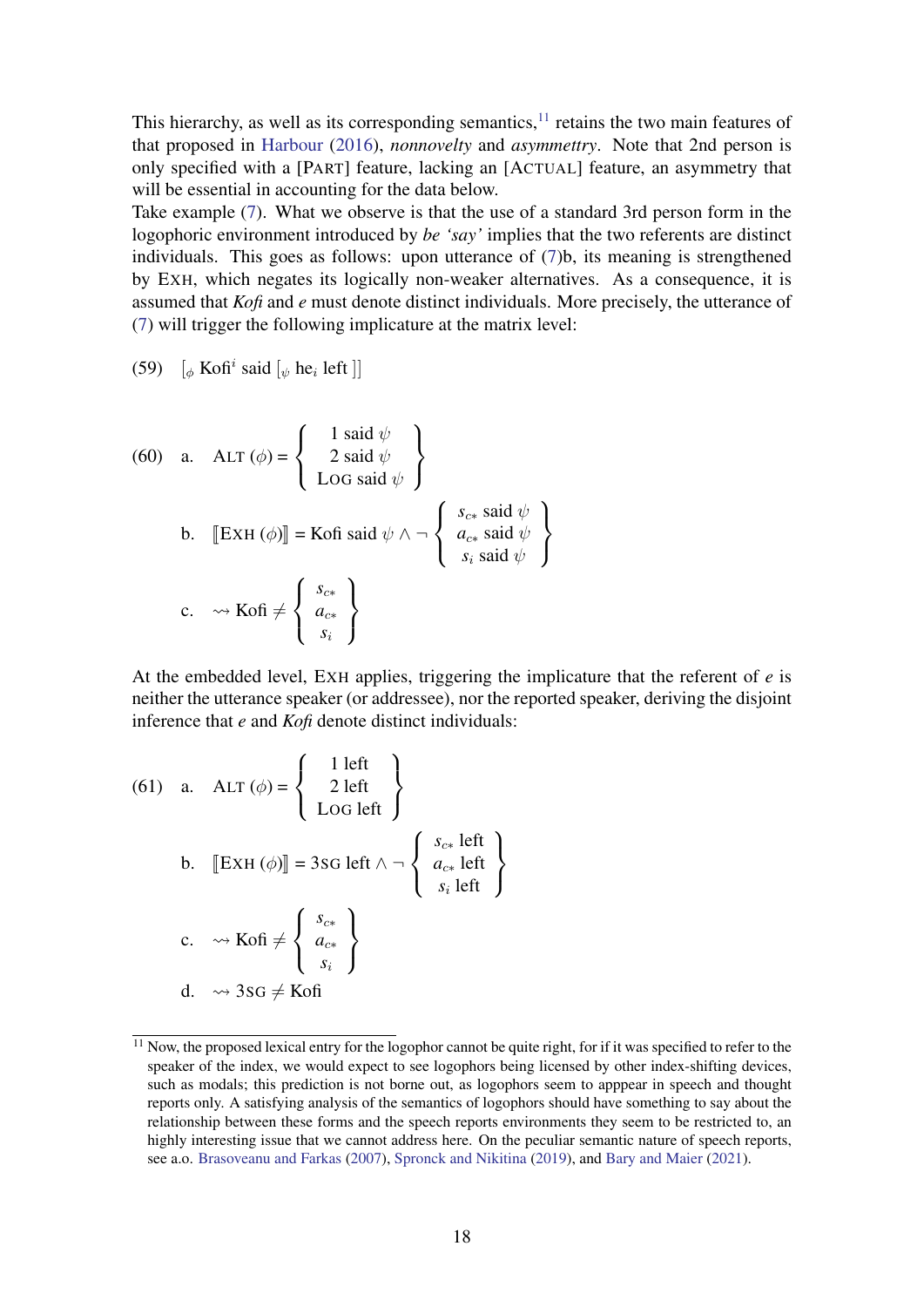### <span id="page-18-0"></span>5.1 Deriving more complex cases

Another typological observation that our theory can account for is the following. As noted by [Hyman and Comrie](#page-25-0) [\(1981\)](#page-25-0) for Gokana, logophoric pronouns cannot take 1st person pronouns as antecedents. In other words, for a given speech report, when the reported and current speaker are one and the same individual, a logophor cannot be used<sup>[12](#page-0-1)</sup>:

- $(62)$  a. mm ko mm do 1SG said 1SG fell  $I_i$  said  $I_i$  fell'
	- b.  $\#$ mm ko mm do-e 1SG said 1SG fell-LOG  $\mathbf{I}_i$  said  $\mathbf{I}_i$  fell'

(Gokana, [Hyman and Comrie](#page-25-0) [1981:](#page-25-0) (11))

A similar pattern can be found in Wan (Niger-Congo, Ivory Coast), Danyi Ewe (Niger-Congo, Togo), as well as Ibibio (Niger-Congo, Southern Nigeria):

- $(63)$  a. n 1SG said QUOT 1SG.PRF PRF go gé doo nà N gà 'I said that I am gone'
	- b. è 3SG said QUOT LOG.SG PRF go gé doo áà N gà 'He<sub>i</sub> says he<sub>i/\*j</sub> is gone'

(Wan, [Nikitina](#page-26-1) [2012:](#page-26-1) (6), (25))

- $(64)$  a. Kofi know COMP LOG love Ama Kofí na  $b\alpha$ yi  $\overline{a}$ Áma 'Kofi<sub>i</sub> knows that he<sub>i/\*j</sub> loves Ama'
	- b.  $\#$ njə nja 1SG know COMP LOG love Ama  $b\Theta$ yi  $\overline{a}$ Áma Intended: ' $I_i$  know that  $I_i$  love Ama'

(Danyi Ewe, [O'Neill](#page-26-15) [2015:](#page-26-15) (3a, c))

- (65) a.  $\#_{\Pi}$ -ké 1SG-PST say COMP LOG-PST LOG-read book bò ké ì-mà í-kót Nwèt Intended: ' $I_i$  said that  $I_i$  read a book'
	- b.  $#i-k$ é 1SG-PST say COMP LOG.PL LOG-PST LOG-read book bò ké mmìmo ì-mà í-kót Nwèt Intended: 'We<sub>i</sub> said that we<sub>i</sub> read a book' (Ibibio, [Newkirk](#page-26-16) [2017:](#page-26-16) (10), (12))

This pattern is correctly predicted by the implicature account, given the asymmetrical hierarchy of features posited in [\(57\)](#page-15-0): in cases like [62a](#page-18-0) and [63a](#page-18-0), i.e. in cases where the

<sup>&</sup>lt;sup>12</sup> [Hyman and Comrie](#page-25-0) [\(1981\)](#page-25-0) make a less stronger claim, stating only that [\(62a](#page-18-0)) is preferred over [\(62b](#page-18-0)).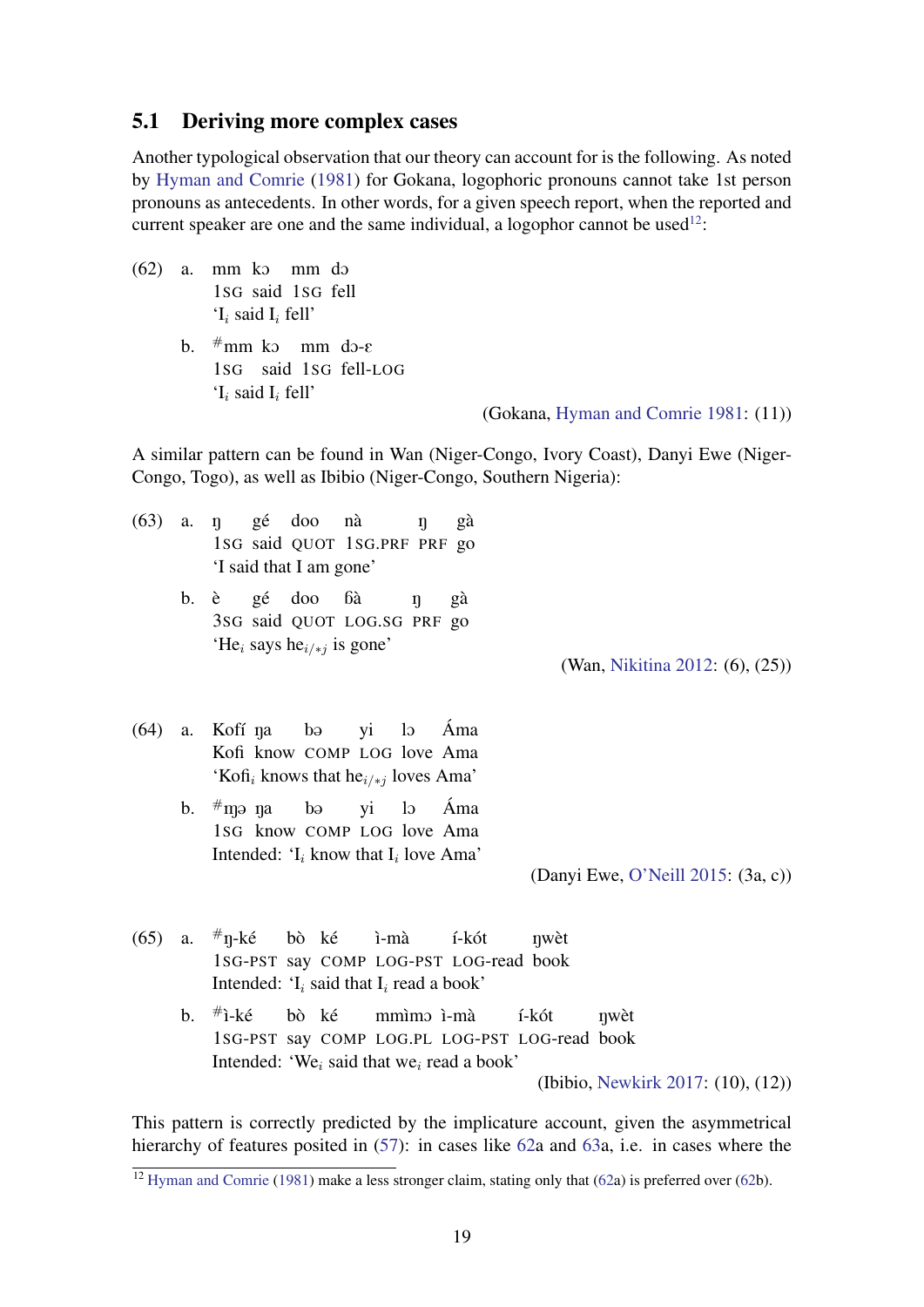antecedent is first person (refers to the current speaker), a first person must be used in the embedded sentence. If a logophor is used instead (as in [62b](#page-18-0), [64b](#page-18-0)), since the feature set of 1st person is semantically more marked than that of LOG, then it ensues that LOG  $\rightarrow$ 1st, which upon utterance of LOG triggers the mandatory implicature that  $\llbracket$ LOG $\rrbracket \neq \llbracket$ 1st $\rrbracket$ . But since it is common knowledge that  $\mathbb{L}\text{OG}$  =  $\mathbb{I}$  1st, the sentence sounds odd in that context.

Another interesting typological fact predicted by the present account concerns the use of 2nd person in logophoric environments. In some languages, logophoric contexts exhibit a special case of 'person neutralization' between third and second person; as a consequence, logophoric pronouns can take second person antecedents as well as third, with singular and plural number features alike. As mentioned above, in those languages, first person antecedence is excluded:

- (66) a.  $\#$ oò ko oò do 2SG said 2SG fell 'You<sub>i</sub> said you<sub>i</sub> fell'
	- b. oò ko oò do-e 2SG said 2SG fell-LOG 'You<sub>i</sub> said you<sub>i</sub> fell'

(Gokana, [Hyman and Comrie](#page-25-0) [1981:](#page-25-0)  $(10)^{13}$  $(10)^{13}$  $(10)^{13}$ 

(67) a. là 2SG said LOG.SG Manioc DEF ate gé áà súglù é  $\overline{a}$ 'You<sub>i</sub> said you<sub>i</sub> had eaten the manioc.'

> b. à 2PL said LOG.PL house EQUAT gé mO kú má 'You<sub>i</sub> said it was your<sub>i</sub> house.'

> > (Wan, [Nikitina](#page-26-1) [2012:](#page-26-1) (5a, b))

 $(68)$  a 2SG know COMP LOG love Ama n<sub>a</sub>  $b\Theta$ yi  $\overline{a}$ Áma 'You<sub>i</sub> know that you<sub>i</sub> love Ama'

(Danyi Ewe, [O'Neill](#page-26-15) [2015:](#page-26-15) (3b))

- (69) a. à-ké 2SG-PST say COMP LOG LOG-PST LOG-read book bò ké ìmɔ ì-mà í-kót nwèt 'You<sub>i</sub> said that you<sub>i</sub> read a book'
	- b. è-ké 2PL-PST say COMP LOG.PL LOG-PST LOG-read book bò ké mmìmo ì-mà í-kót Nwèt 'You<sub>i</sub> said that you<sub>i</sub> read a book'

(Ibibio, [Newkirk](#page-26-16) [2017:](#page-26-16) (9), (11))

 $\frac{13}{13}$  Again, [Hyman and Comrie](#page-25-0) [\(1981\)](#page-25-0) merely indicate that [\(66b](#page-18-0)) is preferred to [\(66a](#page-18-0)).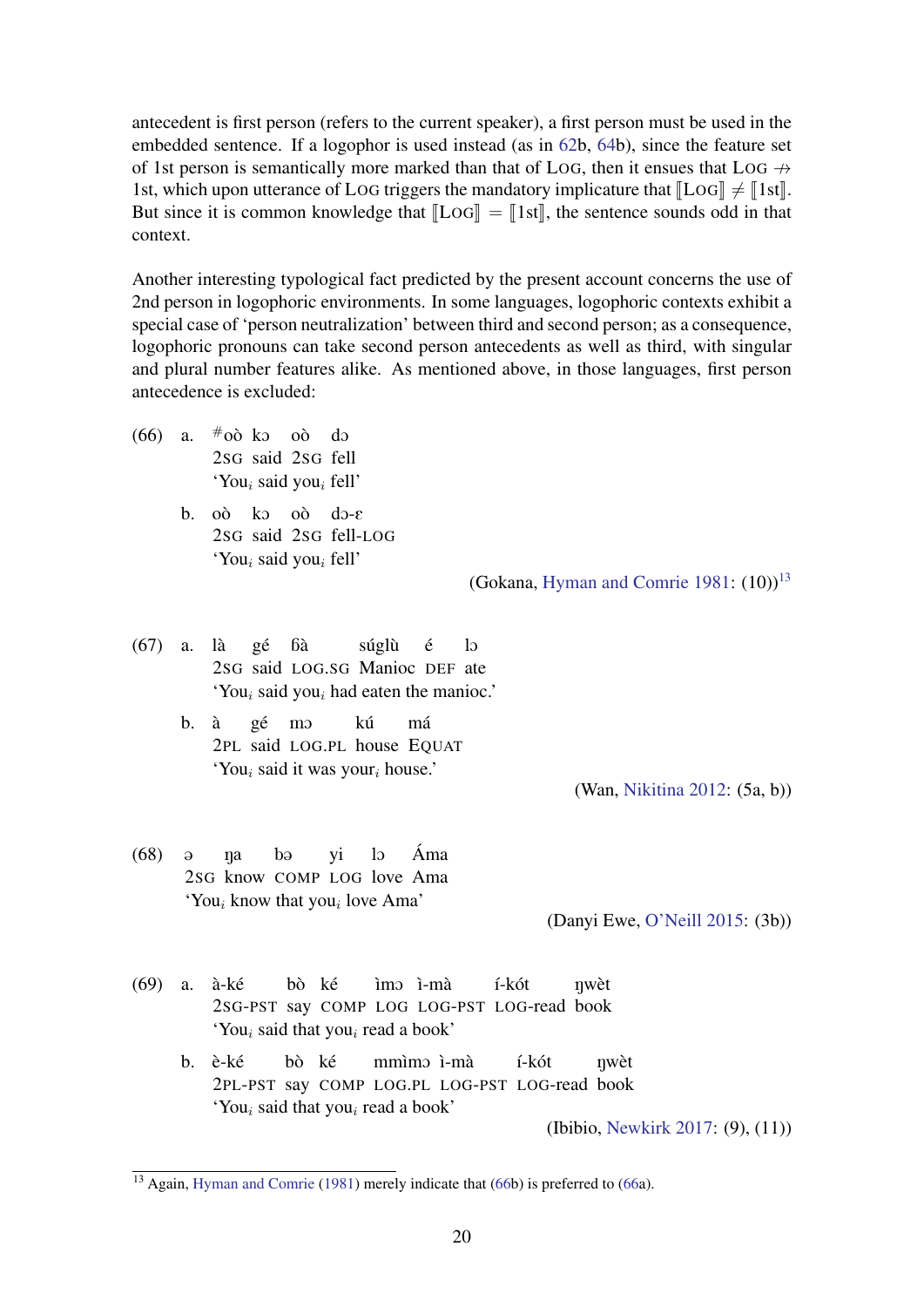Again, this kind of distribution between first vs non-first as antecedents for logophors is predicted in the current framework. Consider the hierarchy in [\(57\)](#page-15-0), which assumes a downward-entailing asymmetric relation between LOG and 2nd - the featural set of 2nd being a subset of that of LOG. Consequently,  $Log \rightarrow 2nd$  and  $2nd \rightarrow LOG$ , which allows for the following implicature to be derived:

(70) a. 
$$
ALT(2nd) = \begin{Bmatrix} 1 \\ Log \end{Bmatrix}
$$
  
b.  $[ExH(2nd)] = ad_{c*} \wedge \neg \begin{Bmatrix} s_{c*} \\ s_i \end{Bmatrix}$   
c.  $\leadsto ad_{c*} \neq \begin{Bmatrix} s_{c*} \\ s_i \end{Bmatrix}$ 

The implicature results in the assumption that the referent is neither the author of the embedded speech event, nor the author of the current speech event. It is thus expected that a sentence where the author of the embedded speech event is referred to using a 2nd person would be infelicitous; a logophor should be used instead - which is just what we observe in [\(67\)](#page-18-0)-[\(69\)](#page-18-0) above. In these, the 2nd person and the logophor are coreferential, the addressee of the utterance context also being the reported speaker. When the two referents coincide, a 2nd person cannot be used on pains of triggering a disjointness inference, as in [\(66a](#page-18-0)).

Note that the hierarchy in [\(57\)](#page-15-0) makes another prediction: that the 2nd person could be used to denote non-actual addressees, being not specified with an [ACTUAL] feature. This prediction is borne out: in [\(71\)](#page-18-0) and [\(72\)](#page-18-0), logophors are used to refer to the reported speaker, and 2nd person indexicals refer to the reported addressee:

(71) è 3SG said come then 2SG LOG.SG wash gé zò áé là áà pólì 'She<sub>i</sub> said come and wash me<sub>i</sub>.'

- $(72)$  a. wizin woman that said to him COMP LOG much like 'vu ndze à win enyia é ngé 'lighá wò  $2$ SG 'The woman<sub>i</sub> said to him<sub>j</sub> that she<sub>i</sub> liked him<sub>j</sub> a lot' (lit. 'The woman<sub>i</sub> said to him<sub>j</sub> that LOG<sub>i</sub> liked you<sub>j</sub> a lot)
	- b. bighà 'vu n'lelo tom wo guy that looked wrote hither letter k<del>i</del>mà?sɔ à wì to wife COMP LOG left enyia é zighà tin forever wò 2SG

'That guy<sub>i</sub> wrote a letter to his wife<sub>j</sub> that he<sub>i</sub> had left her<sub>j</sub> forever' (lit. 'That  $guy_i$  wrote a letter to his wife<sub>j</sub> that  $LOG_i$  had left you<sub>j</sub> forever')

(Aghem, [Hyman and Watters](#page-25-15) [1979:](#page-25-15) 203, 205, cited in [Butler](#page-24-15) [2009:](#page-24-15) (24-25))

The data above is quite interesting when compared to indexical shifting languages discussed in the previous section, since the second person in examples [\(71\)](#page-18-0) and [\(72\)](#page-18-0) is

<sup>(</sup>Wan, [Nikitina](#page-26-1) [2012:](#page-26-1) (18))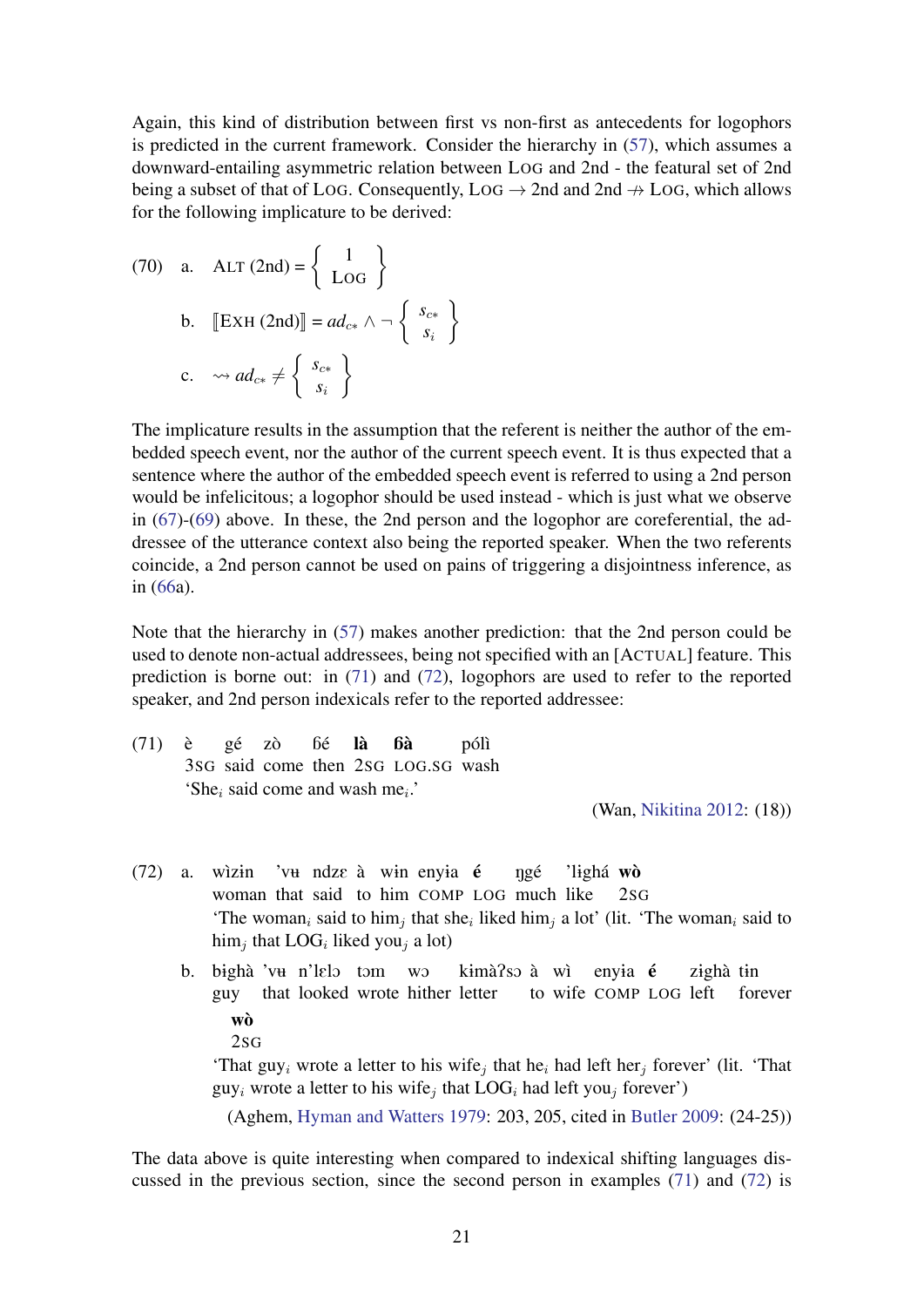'shifty' in a similar sense. What this suggests is that logophoric languages have somehow grammaticalized a version of the monster operator  $\hat{\omega}$  that shifts the embedded speaker coordinates [\(Deal,](#page-24-0) [2020\)](#page-24-0), allowing a 'division of anaphoric labour' in which reference to embedded speech context participants is mediated by a dedicated logophoric form, thus confining the 1st person to genuine indexical uses.

### <span id="page-21-0"></span>5.2 More bleeding cases

Some languages, however, make use of both logophoric elements and a shifting operator. Korean is such a language: it can optionally shift indexicals [\(73\)](#page-21-0), but also make use of a long-distance reflexive form *caki* with logophoric properties [\(Yang](#page-27-8) [1983;](#page-27-8) [Yoon](#page-27-9) [1989;](#page-27-9) [Kim and Yoon](#page-25-16) [2009\)](#page-25-16) [\(74\)](#page-21-0):

(73) Tom-i Tom-NOM Sue-to Sue-eykey nay-ka 1SG-NOM 2SG-ACC like-COMP ne-lul cohahanta-ko malhayssta. say-PST 'Tom<sub>i</sub> said to Sue<sub>j</sub> that  $I_{i, Spk}$  like you<sub>j,Add</sub>'

(Korean, [Park](#page-26-14) [2014:](#page-26-14) (5))

(74) John-i John-NOM pickpocket-NOM caki-GEN somaychiki-ka caki-uy cikap-ul purse-ACC hwumchy-ess-tako steal-PST-COMP malhay-ss-ta. say-PST-DECL 'John<sub>i</sub> said that the pickpocket stole his<sub>i</sub> purse.'

(Korean, [Park](#page-26-14) [2014:](#page-26-14) (22))

We observe that the interaction between *caki* and the shifty readings of indexicals in complex sentences exhibits the same properties as optional shifting languages: whenever *caki* is used in order to refer to the reported speaker, the shifted reading of indexicals is not available anymore.

(75) *Context: John and Mary are having a conversation.* Tom-i Tom-NOM Sue-to Sue-eykey caki-ka caki-NOM 2SG-ACC like-COMP ne-lul cohahanta-ko malhayssta. say-PST 'Tom<sub>i</sub> said to Sue<sub>j</sub> that he<sub>i</sub> likes you<sub>Mary,\*j</sub>'

(Korean, [Park](#page-26-14) [2014:](#page-26-14) (24))

What happens here is that the reflexive *caki* somehow blocks the application of  $\widehat{\omega}$  - *caki* bleeds the monster. This can be accounted for the following way: *caki*, as a genuine logophor, refers to  $sp_i$ , the speaker of the reported context (Tom). But there is another way to refer to Tom in that very same sentence: use a standard first person whose coordinates have been shifted by  $\mathbb{Q}$ . However,  $\mathbb{Q}$  is mandatory in order to get a shifted reading of *ne*. It thus seems that using *caki* in an environment where  $\hat{\omega}$  is inserted would not be possible, since it would trigger the inference that  $\llbracket caki \rrbracket \neq \llbracket s p_i \rrbracket$ , which contradicts common knowledge; if it was the case that  $\llbracket caki \rrbracket = \llbracket sp_i \rrbracket$  (which, in a shifted environment, amounts to  $\llbracket caki \rrbracket = \llbracket s p_c \rrbracket$ ), then a (shifted) first person would have been used. The only interpretation available remaining for the 2nd person that is consistent with the presence of *caki* is thus the indexical, non-shifted one, referring to the utterance addressee, Mary. This kind of 'blocking effect' can be derived if we assume an economy principle that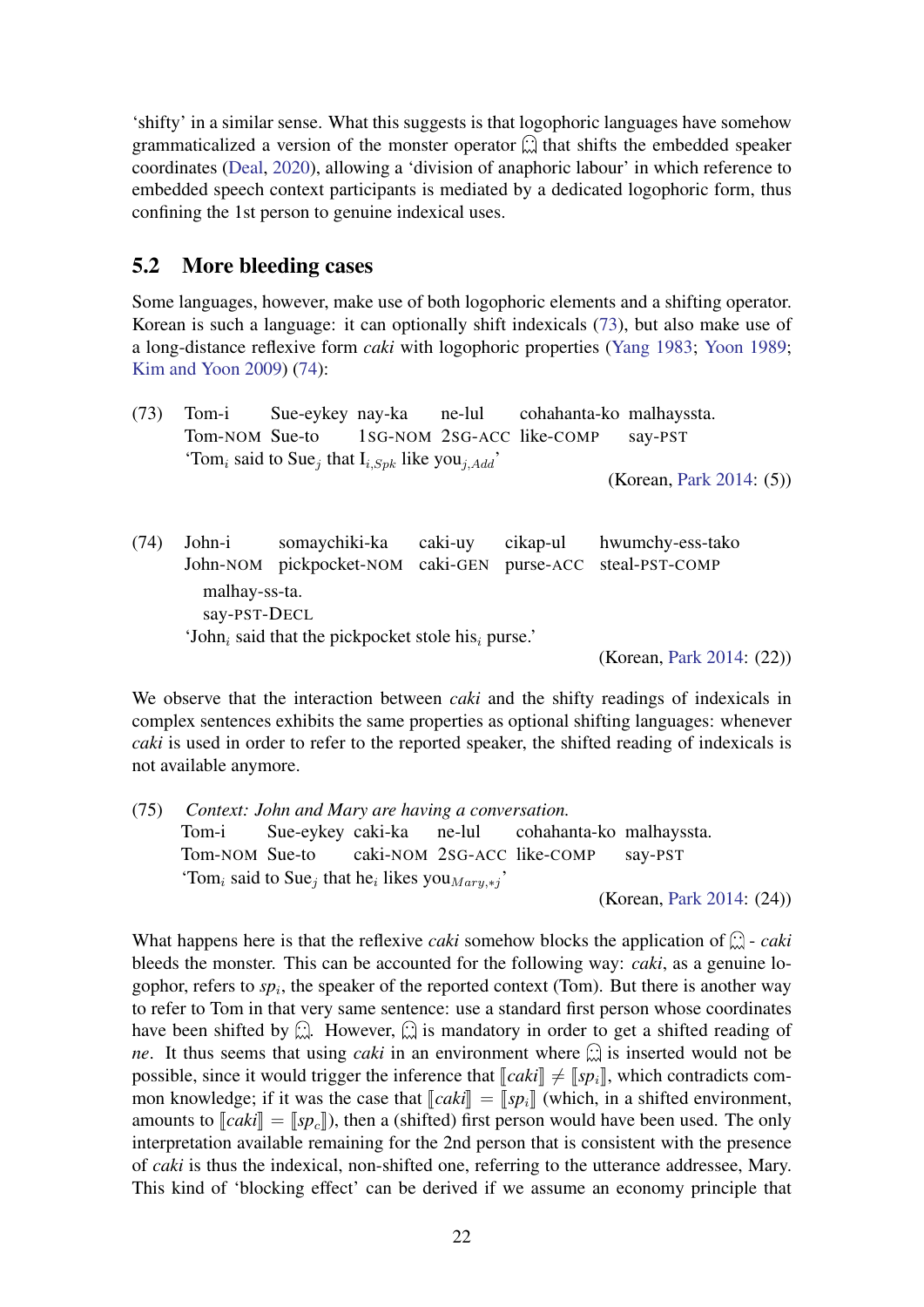enforces the application of the monster whenever possible [\(Meyer](#page-26-9) [2014;](#page-26-9) cf. footnote 7), which will ensure that a shifted reading will be preferred over a non-shifted parse whenever possible. Given this preference, we can predict that the mere use of *caki* in a given structure violates this constraint, since it competes with shifted first persons:

 $(76)$  *caki* < 1sG

#### (77) Parse of *caki* with monster: not attested

a.  $\#(\text{John to Mary}) \left[ \phi \text{ Tom}^i \text{ to Sue}^j \text{ say } \left[ \phi \text{ in } \text{caki}_i \text{ ...you}_j \right] \right]$ 

b. 
$$
\text{ALT}(caki) = \left\{ \begin{array}{c} \text{(1)} & 1 \text{SG} \\ \text{(2)} & 2 \text{SG} \end{array} \right\}
$$
  
c.  $\left[ \text{EXH} \left( \begin{array}{c} \text{(2)} & \text{(3)} \text{G} \end{array} \right) \right] = caki \land \neg \left\{ \begin{array}{c} s_c \\ ad_c \end{array} \right\}$ 

d.  $\rightarrow$  the referent of *caki* is neither the local speaker or addressee.

 $\mathcal{L}$ 

e.  $\rightsquigarrow$  #

This kind of parse is not attested: it would predict an inference from the use of *caki* over its shifted first and second person counterparts that would immediately clash with its semantics, triggering the implicature that the referent of *caki* is neither the local speaker nor the local addressee.

#### (78) Parse of *caki* without monster: [\(75\)](#page-21-0)

a. (John to Mary)  $\left[\phi \text{ Tom}^i \text{ to Sue}^j \text{ say } \left[\phi \text{ caki}_i ... \text{you}_{\neq j, Mary} \right]\right]$ 

b. 
$$
ALT(caki) = \begin{cases} 1SG \\ 2SG \end{cases}
$$

c. 
$$
\left[\text{EXH } (\psi) \right] = caki \land \neg \left\{ \begin{array}{c} s_{c*} \\ ad_{c*} \end{array} \right\}
$$

- d.  $\rightarrow$  the referent of *caki* is neither the utterance speaker or addressee. (*per* c)
- e. *caki* refers to the local speaker (semantics of *caki*)
- f.  $\rightsquigarrow$  the referent of *you* is the utterance addressee. (logical reasoning)

The only available reading of [\(75\)](#page-21-0) is obtained through the inference that since *caki* is present in the structure, then that structure most not feature any  $\mathbb{C}$ , because a shifted 1st person form would then have been used instead. Rather, the presence of *caki* triggers the implicature that its referent is neither the local speaker nor addressee, allowing the 2nd person indexical to be associated with the utterance addressee, Mary.

# 6 Conclusion

In this paper, I have tried to make a case for implicatures over person features, as they occur in speech reports across languages making use of different anaphoric strategies: shifting indexicals and logophors. I have tried to shown that the hitherto unexplained disjoint reference patterns arising through the use of third person pronouns in these languages can readily be explained by adopting a theory of grammatically-driven, blind mandatory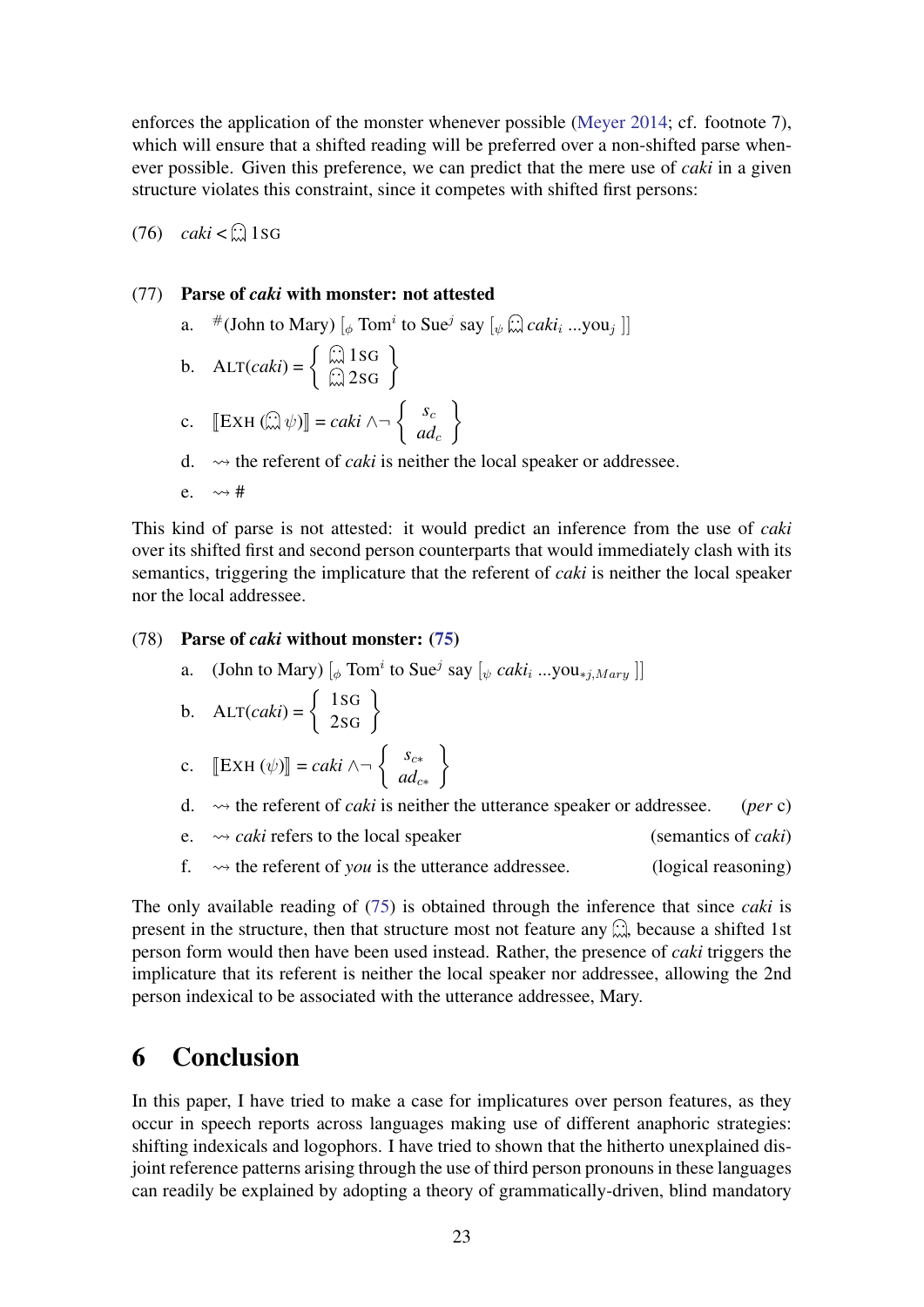implicatures triggered over the use of semantically unmarked forms. I have also provided further arguments for the operator-based approach of indexical shift, providing examples from optional shifting languages in which both the monster operator  $\hat{w}$  and the exhaustivity operator EXH interact in non-trivial ways.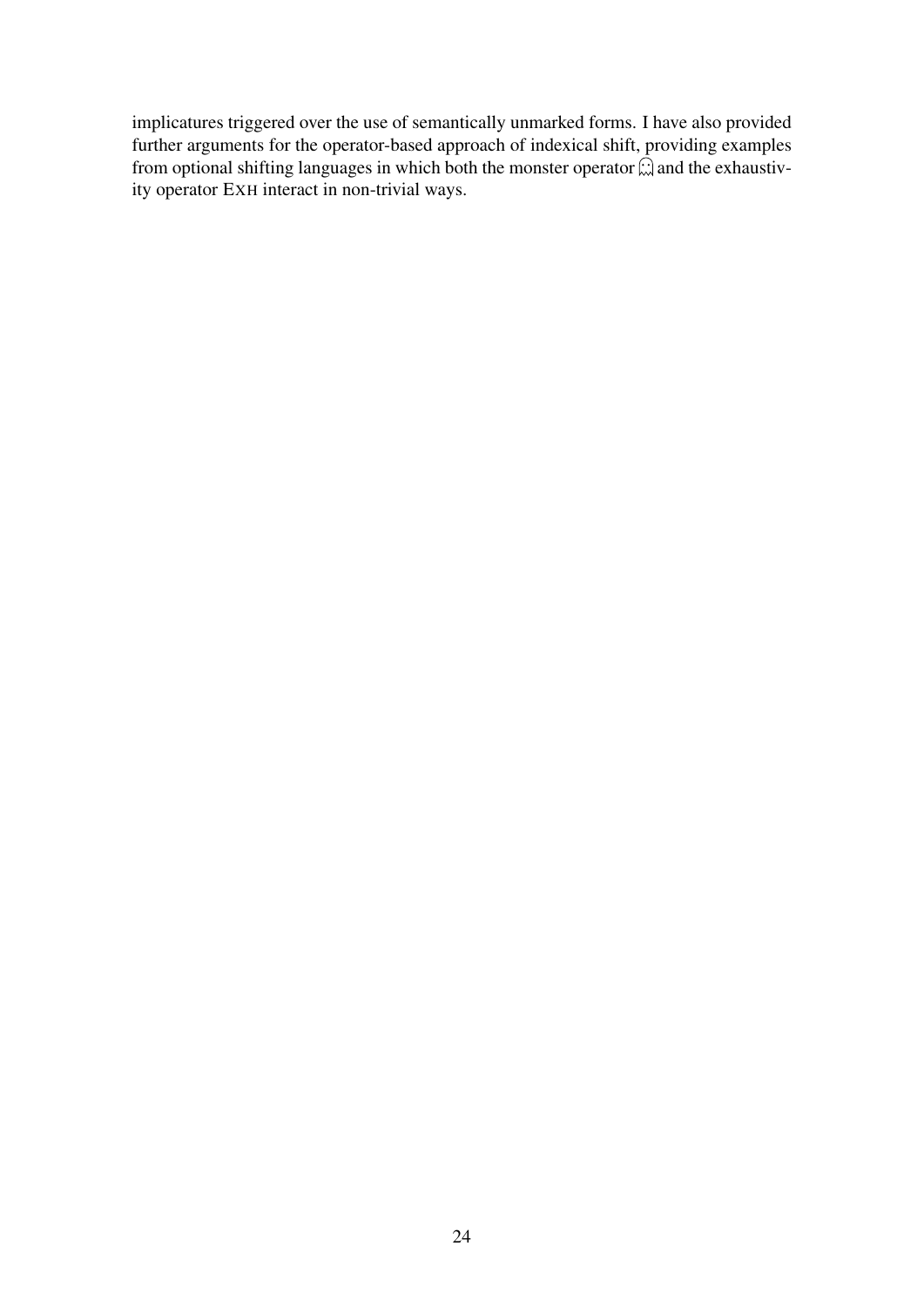# References

- <span id="page-24-2"></span>Anand, P. (2006). *De De Se*. PhD thesis, MIT.
- <span id="page-24-1"></span>Anand, P. and Nevins, A. (2004). Shifty operators in changing contexts. In *Semantics and Linguistic Theory*, volume 14, pages 20–37.
- <span id="page-24-3"></span>Anvari, A. (2020). *Meaning in context*. PhD thesis, Ecole Normale Supérieure.
- <span id="page-24-17"></span>Bary, C. and Maier, E. (2021). The landscape of speech reporting. *Semantics and Pragmatics*, 14:8.
- <span id="page-24-11"></span>Benveniste, E. (1966). La nature des pronoms. In *Problèmes de linguistique générale*. Gallimard.
- <span id="page-24-16"></span>Brasoveanu, A. and Farkas, D. (2007). Say reports, assertion events and meaning dimensions. *Pitar Mos: A Building with a View. Papers in Honour of Alexandra Cornilescu, Editura Universitatii din Bucuresti, Bucharest*, pages 175–196.
- <span id="page-24-10"></span>Breheny, R., Klinedinst, N., Romoli, J., and Sudo, Y. (2018). The symmetry problem: current theories and prospects. *Natural Language Semantics*, 26(2):85–110.
- <span id="page-24-15"></span>Butler, L. K. (2009). Explaining logophoricity, with special reference to aghem. *Ms, University of Arizona*.
- <span id="page-24-13"></span>Charnavel, I. (2019). Presupposition failure and intended pronominal reference: Person is not so different from gender after all. *Linguistic Inquiry*, 50(2):372–387.
- <span id="page-24-8"></span>Chierchia, G. (2004). Scalar implicatures, polarity phenomena, and the syntax/pragmatics interface. *Structures and beyond*, 3:39–103.
- <span id="page-24-5"></span>Chierchia, G. (2006). Broaden your views: Implicatures of domain widening and the "logicality" of language. *Linguistic inquiry*, 37(4):535–590.
- <span id="page-24-7"></span>Chierchia, G., Fox, D., and Spector, B. (2012). Scalar implicature as a grammatical phenomenon. In Claudia Maienborn, Klaus von Heusinger, P. P., editor, *Semantics: An International Handbook of Natural Language Meaning, Volume 3*. De Gruyter Mouton.
- <span id="page-24-4"></span>Clements, G. N. (1975). The logophoric pronoun in ewe: Its role in discourse. *Journal of West African Languages*, 10:141–177.
- <span id="page-24-12"></span>Cooper, R. (1983). *Quantification and syntactic theory*, volume 21. Springer Science & Business Media.
- <span id="page-24-14"></span>Culy, C. (1994). Aspects of logophoric marking. *Linguistics*.
- <span id="page-24-0"></span>Deal, A. R. (2020). *A Theory of Indexical Shift. Meaning, Grammar, and Crosslinguistic Variation*. The MIT Press.
- <span id="page-24-6"></span>Fox, D. (2007). Free choice and the theory of scalar implicatures. In *Presupposition and implicature in compositional semantics*, pages 71–120. Springer.
- <span id="page-24-9"></span>Fox, D. and Katzir, R. (2011). On the characterization of alternatives. *Natural language semantics*, 19(1):87–107.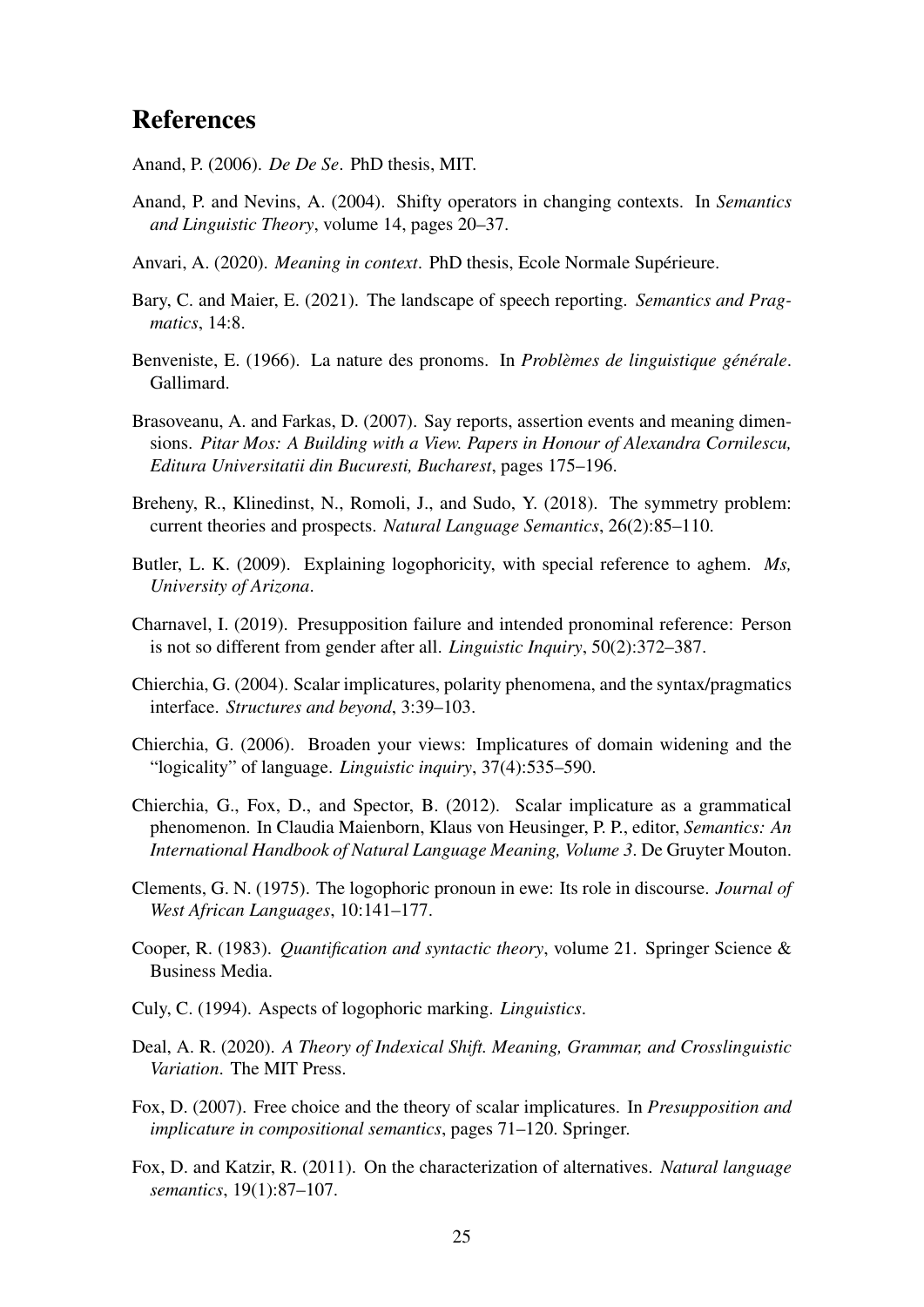- <span id="page-25-8"></span>Grice, H. P. (1975). Logic and conversation. In *Studies in the Way of Words*. Harvard University Press.
- <span id="page-25-12"></span>Harbour, D. (2016). *Impossible persons*, volume 74. Mit Press.
- <span id="page-25-9"></span>Hawkins, J. A. (1991). On (in) definite articles: implicatures and (un) grammaticality prediction. *Journal of linguistics*, 27(2):405–442.
- <span id="page-25-10"></span>Heim, I. (2001). Semantics and morphology of person and logophoricity. *Handout of talk given at the University of Tübingen*.
- <span id="page-25-13"></span>Heim, I. (2008). Features on bound pronouns. In Harbour, D., Adger, D., and Béjar, S., editors, *Phi theory: Phi-features across modules and interfaces*. Oxford University Press.
- <span id="page-25-14"></span>Heim, I. and Kratzer, A. (1998). *Semantics in generative grammar*, volume 13. Blackwell Oxford.
- <span id="page-25-0"></span>Hyman, L. M. and Comrie, B. (1981). Logophoric reference in gokana. *Journal of African Languages and Linguistics 3: 19-37*.
- <span id="page-25-15"></span>Hyman, L. M. and Watters, J. R. (1979). Aghem grammatical structure, with special reference to noun classes, tense-aspect and focus marking. *Southern California OccasionalPapers in Linguistics No. 7*.
- <span id="page-25-2"></span>Kaplan, D. (1989). Demonstratives. In Almog, J., Perry, J., and Wettstein, H., editors, *Themes From Kaplan*, pages 481–563. Oxford University Press.
- <span id="page-25-11"></span>Katzir, R. (2007). Structurally-defined alternatives. *Linguistics and Philosophy*, 30(6):669–690.
- <span id="page-25-16"></span>Kim, J.-H. and Yoon, J. H. (2009). Long-distance bound local anaphors in korean—an empirical study of the korean anaphor caki-casin. *Lingua*, 119(5):733–755.
- <span id="page-25-7"></span>Koev, T. K. (2013). *Apposition and the structure of discourse*. PhD thesis, Rutgers University Graduate School, New Brunswick.
- <span id="page-25-6"></span>Lewis, D. (1980). Index, context, and content. In *Philosophy and grammar*, pages 79– 100. Springer.
- <span id="page-25-3"></span>Ludwig, R. A., Munro, R., Fleck, D. W., and Sauerland, U. (2010). Reported speech in matses: Obligatory perspective shift with syntactic transparency. *Proceedings of SULA*, 5:33–47.
- <span id="page-25-5"></span>Magri, G. (2009). A theory of individual-level predicates based on blind mandatory scalar implicatures. *Natural language semantics*, 17(3):245–297.
- <span id="page-25-4"></span>Magri, G. (2011). Another argument for embedded scalar implicatures based on oddness in downward entailing environments. *Semantics and Pragmatics*, 4:6–1.
- <span id="page-25-1"></span>Marty, P. P. (2017). *Implicatures in the DP domain*. PhD thesis, Massachusetts Institute of Technology.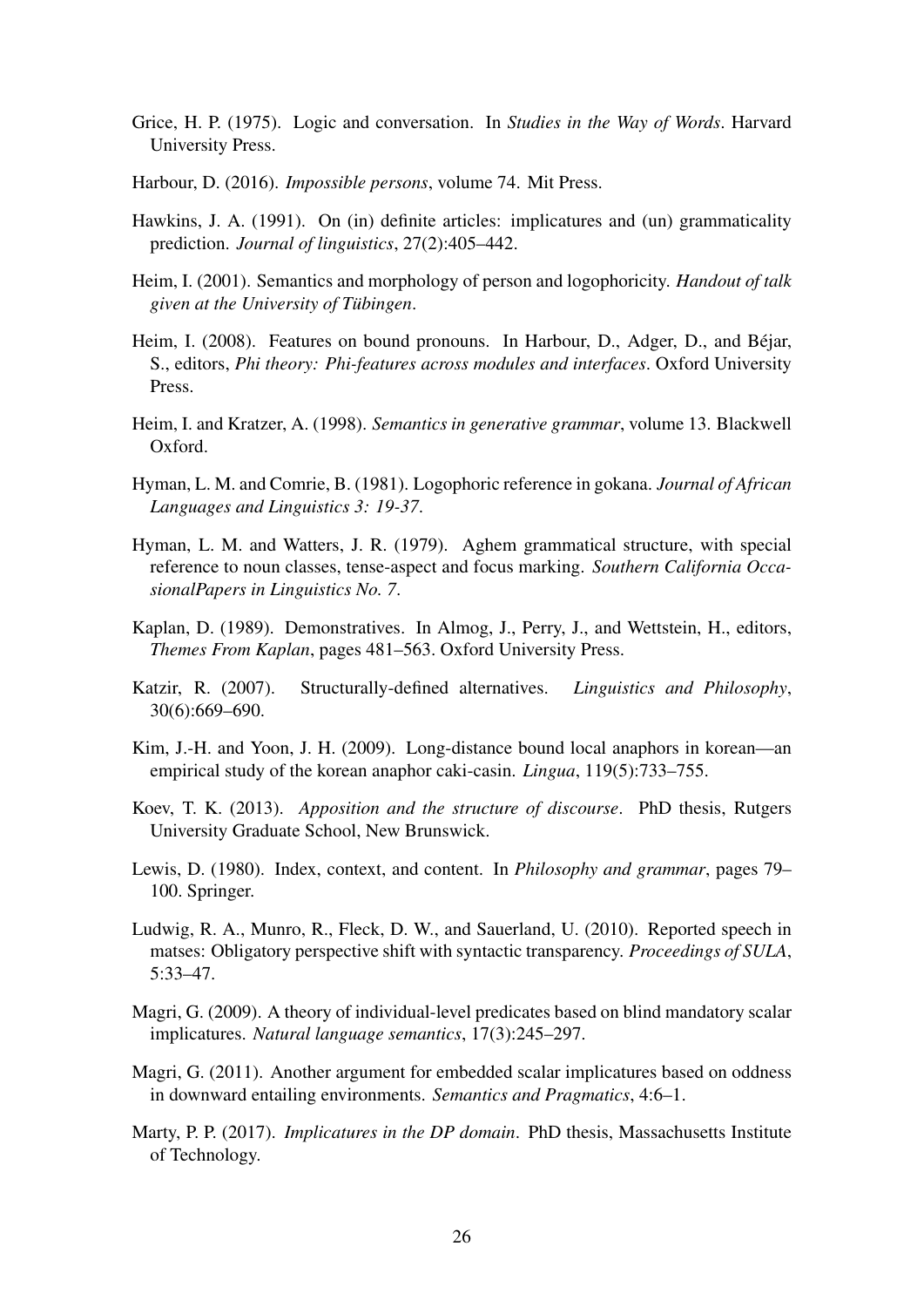- <span id="page-26-6"></span>Marty, P. P. (2018). An implicature-based approach to disjointness effects. In *Semantics and Linguistic Theory*, volume 28, pages 366–387.
- <span id="page-26-9"></span>Meyer, M.-C. (2014). Deriving hurford's constraint. In *Semantics and linguistic theory*, volume 24, pages 577–596.
- <span id="page-26-10"></span>Meyer, M.-C. (2015). Redundancy and embedded exhaustification. In *Semantics and linguistic theory*, volume 25, pages 491–511.
- <span id="page-26-5"></span>Munro, R., Ludwig, R., Sauerland, U., and Fleck, D. W. (2012). Reported speech in matses: Perspective persistence and evidential narratives. *International Journal of American Linguistics*, 78(1):41–75.
- <span id="page-26-16"></span>Newkirk, L. (2017). Logophoricity in ibibio. *Handout of talk given at ACAL 48, Rutgers University, March 2017. https://lydianewkirk.com/research/ACAL3-17Handout.pdf*. https://lydianewkirk.com/research/ACAL3-17Handout.pdf.
- <span id="page-26-1"></span>Nikitina, T. (2012). Logophoric discourse and first person reporting in wan (west africa). *Anthropological Linguistics*, 54(3):280–301.
- <span id="page-26-7"></span>Ninan, D. (2010). Semantics and the objects of assertion. *Linguistics and Philosophy*, 33(5):355–380.
- <span id="page-26-15"></span>O'Neill, T. (2015). The distribution of the danyi ewe logophor yi. *Talk given at the LSA Annual Meeting*.
- <span id="page-26-14"></span>Park, Y. (2014). Indexicals and the long-distance reflexive caki in korean. *Proceedings from SALT XIV*.
- <span id="page-26-13"></span>Polinsky, M. (2015). Embedded finite complements, indexical shift, and binding in tsez. *Languages of the Caucasus*, 1(1).
- <span id="page-26-4"></span>Rice, K. (1986). Some remarks on direct and indirect discourse in slave (northern athapaskan). In *Direct and indirect speech*, volume 31, page 47. De Gruyter Mouton.
- <span id="page-26-2"></span>Sauerland, U. (2007). Implicated presuppositions. *The discourse potential of underspecified structures*, 8:581–600.
- <span id="page-26-8"></span>Sauerland, U. (2008). On the semantic markedness of phi-features. In Harbour, D., Adger, D., and Béjar, S., editors, *Phi theory: Phi-features across modules and interfaces*. Oxford University Press.
- <span id="page-26-3"></span>Schlenker, P. (1999). *Propositional attitudes and indexicality: a cross categorial approach*. PhD thesis, Massachusetts Institute of Technology.
- <span id="page-26-0"></span>Schlenker, P. (2003). Indexicality, logophoricity, and plural pronouns. *Amsterdam Studies in the Theory and the History of Linguistic Science, Series 4*, pages 409–428.
- <span id="page-26-11"></span>Schlenker, P. (2005a). Minimize restrictors! (notes on definite descriptions, condition cand epithets). In *Proceedings of SuB9*, page 385.
- <span id="page-26-12"></span>Schlenker, P. (2005b). Non-redundancy: Towards a semantic reinterpretation of binding theory. *Natural Language Semantics*, 13(1):1–92.